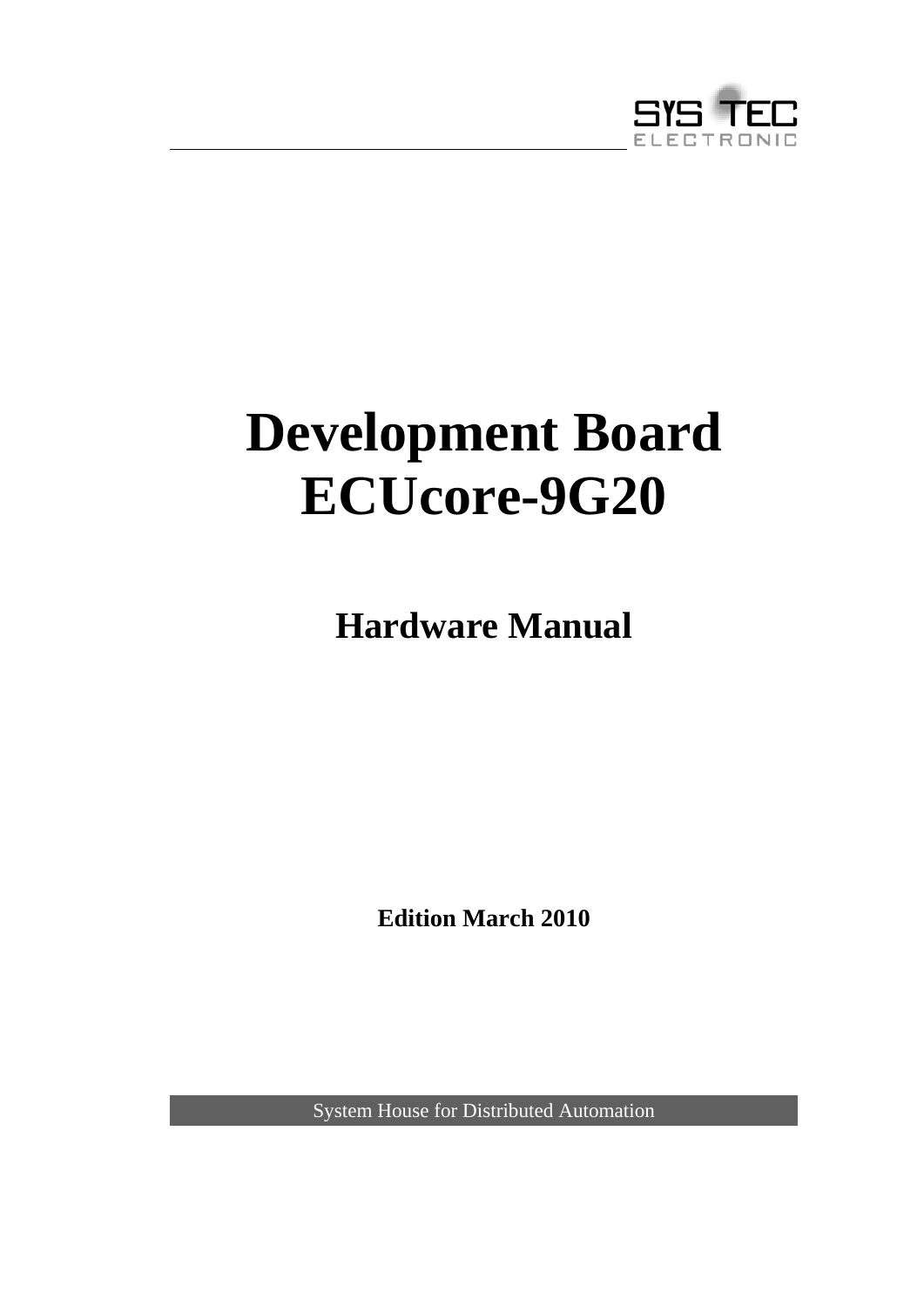#### **Status / Changes**

Status: released

| <b>Date/Version</b>      | <b>Section</b> | <b>Change</b>   | <b>Editor</b> |
|--------------------------|----------------|-----------------|---------------|
| $\overline{L}$ -1256e_01 |                | initial version | K.Becker      |
|                          |                |                 |               |
|                          |                |                 |               |
|                          |                |                 |               |
|                          |                |                 |               |
|                          |                |                 |               |
|                          |                |                 |               |
|                          |                |                 |               |
|                          |                |                 |               |
|                          |                |                 |               |
|                          |                |                 |               |
|                          |                |                 |               |
|                          |                |                 |               |

© SYS TEC electronic GmbH 2010 L-1256e\_01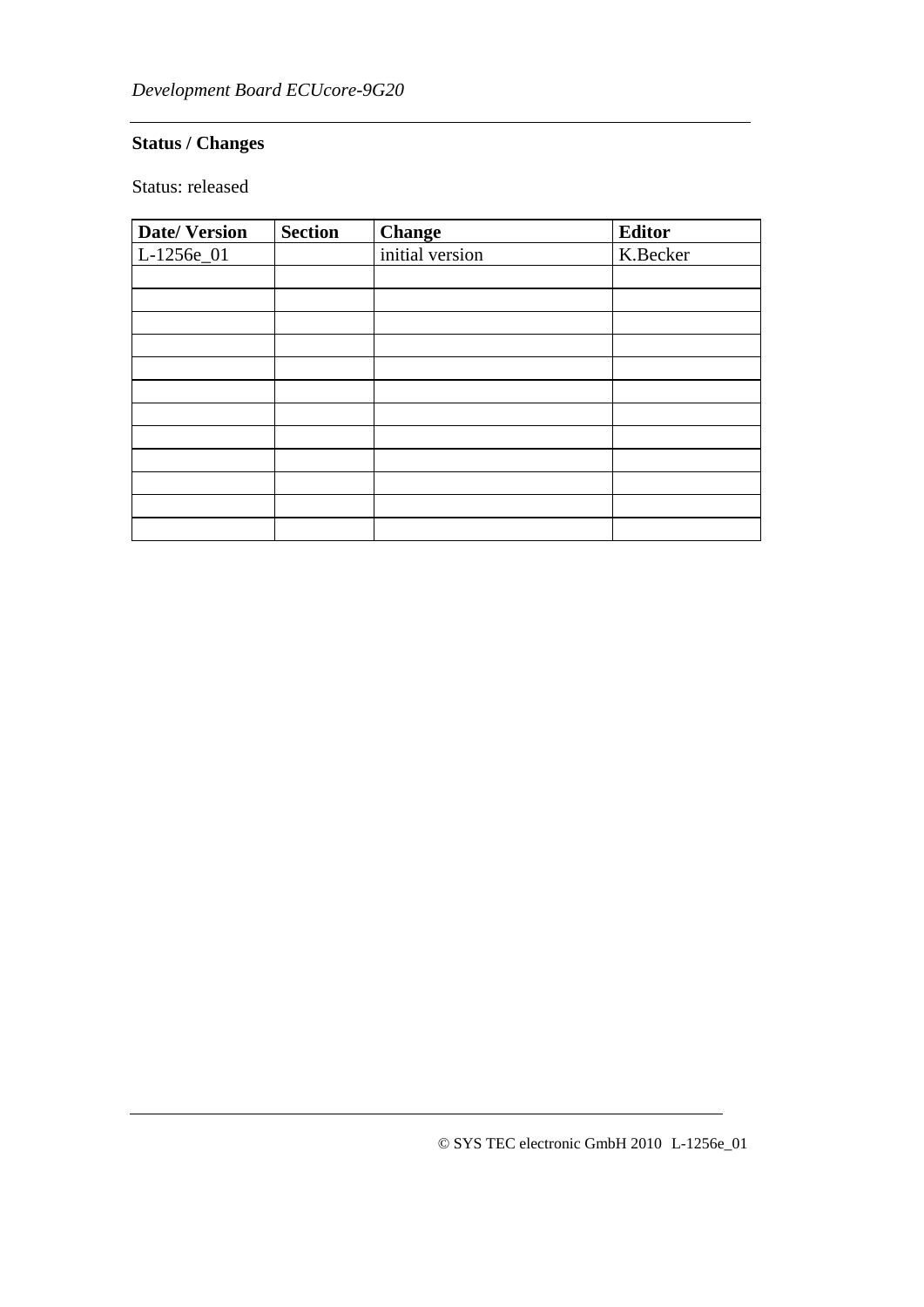In this manual are descriptions for copyrighted products, which are not explicitly indicated as such. The absence of the trademark (©) symbol does not infer that a product is not protected. Additionally, registered patents and trademarks are similarly not expressly indicated in this manual.

The information in this document has been carefully checked and is believed to be entirely reliable. However, SYS TEC electronic GmbH assumes no responsibility for any inaccuracies. SYS TEC electronic GmbH neither gives any guarantee nor accepts any liability whatsoever for consequential damages resulting from the use of this manual or its associated product. SYS TEC electronic GmbH reserves the right to alter the information contained herein without prior notification and accepts no responsibility for any damages, which might result.

Additionally, SYS TEC electronic GmbH offers no guarantee nor accepts any liability for damages arising from the improper usage or improper installation of the hardware or software. SYS TEC electronic GmbH further reserves the right to alter the layout and/or design of the hardware without prior notification and accepts no liability for doing so.

© Copyright 2010 SYS TEC electronic GmbH. rights – including those of translation, reprint, broadcast, photomechanical or similar reproduction and storage or processing in computer systems, in whole or in part – are reserved. No reproduction may occur without the express written consent from SYS TEC electronic GmbH.

|                          | WORLDWIDE                                                                          |
|--------------------------|------------------------------------------------------------------------------------|
| Address:                 | SYS TEC electronic GmbH<br>August-Bebel-Str. 29<br>D-07973 Greiz<br><b>GERMANY</b> |
| Ordering<br>Information: | $+49(3661)6279-0$<br>info@systec-electronic.com                                    |
| Technical<br>Support:    | $+49(3661)6279-0$<br>support@systec-electronic.com                                 |
| Fax:                     | $+49(3661)$ 62 79 99                                                               |
| Web Site:                | http://www.systec-electronic.com                                                   |

1<sup>st</sup> Edition March 2010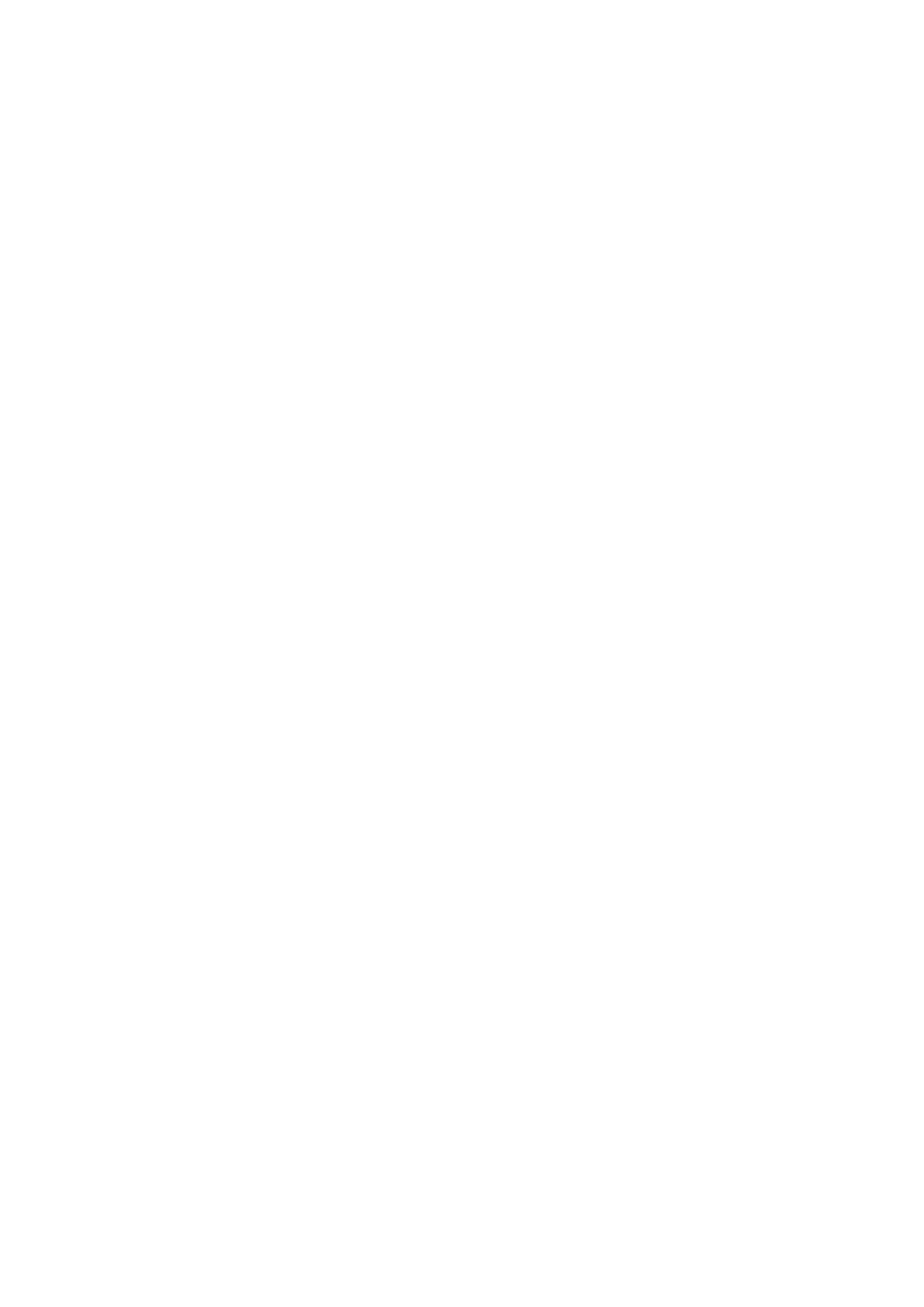| 3 |     |      |  |
|---|-----|------|--|
|   | 31  |      |  |
|   | 3.2 |      |  |
|   | 3.3 |      |  |
|   | 3.4 |      |  |
|   | 3.5 |      |  |
| 4 |     |      |  |
|   | 4.1 |      |  |
|   | 4.2 |      |  |
|   | 4.3 |      |  |
|   | 4.4 |      |  |
|   | 4.5 |      |  |
|   | 4.6 |      |  |
|   |     | 461  |  |
|   |     | 462  |  |
|   | 47  |      |  |
|   | 4.8 |      |  |
|   | 4.9 | ADC. |  |
|   |     |      |  |
|   |     |      |  |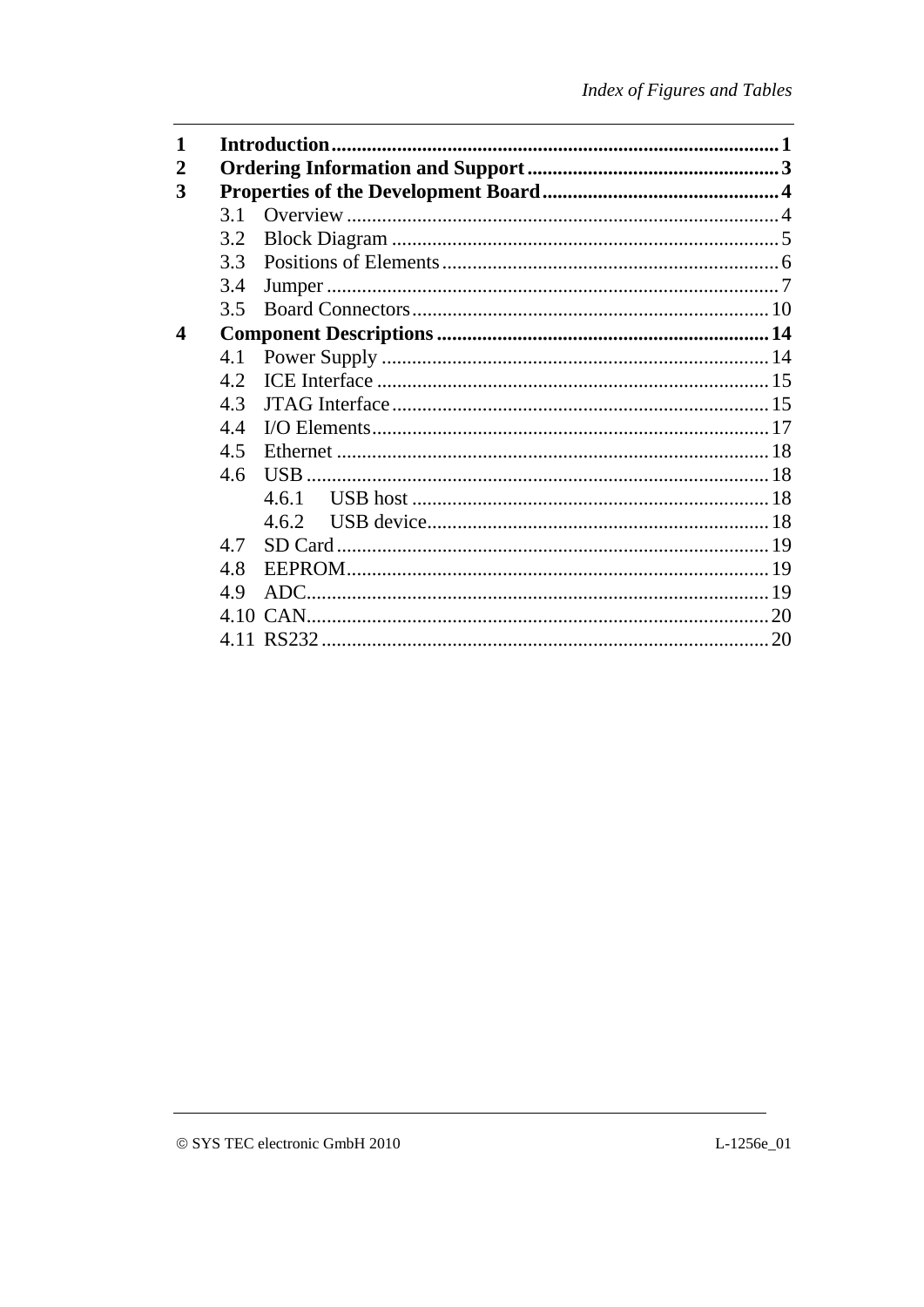# **Index of figures and tables**

| Table 1:  |  |
|-----------|--|
| Table 2:  |  |
| Table 3:  |  |
| Table 4:  |  |
| Table 5:  |  |
| Table 6:  |  |
| Table 7:  |  |
| Table 8:  |  |
| Table 9:  |  |
| Table 10: |  |
| Table 11: |  |
| Table 12: |  |
| Table 13: |  |
| Table 14: |  |
| Figure 1: |  |
|           |  |
| Figure 2: |  |
| Figure 3: |  |
| Figure 4: |  |
| Figure 5: |  |
| Figure 6: |  |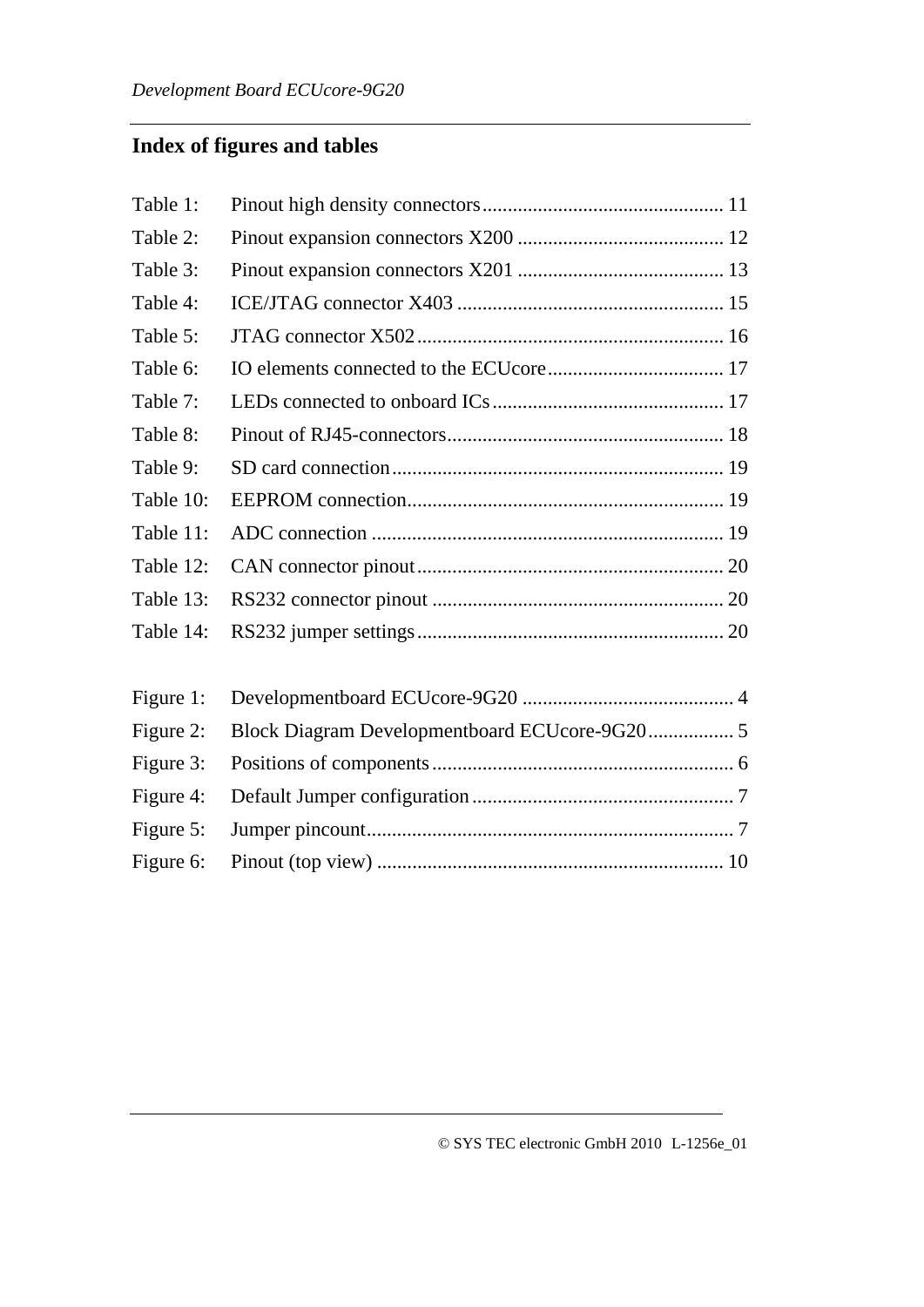## **1 Introduction**

The ECUcore-9G20 Development Board provides a flexible development platform, enabling quick and easy start-up and subsequent programming of the Single Board Computer module. The design of the Development Board allows easy operation of the installed ECUcore in **C**ommunication **N**etworks (LAN, USB, CAN) and simple GPIO-Tests by keys and leds. Components for SPI and I²C enable easy testing of these bus-systems. A connection of additional expansion board features for various functions is supported, to allow fast and convenient prototyping and software evaluation.

For the SYS TEC IEC 61131-3 PLC firmware, an additional RUN/STOP/MRES switch is provided on the Development Board as well as one RUN LED and one ERROR LED for indicating the operating mode of the IEC 61131-3 PLC.

This manual describes the functionality of the Development Board. Precise specifications of the installed ECUcore or the controller that is implemented on the ECUcore can be found in the applicable Hardware Manual or the User's Manual and Data Sheet of the controller. The functions or descriptions of the ECUcore and the microcontroller are not included in this Hardware Manual! These documentations are not relevant for the basic functionality of the Development Board.

Please refer to the corresponding manuals and documentations for any other board components you may use (USB host, Ethernet switch, etc.).

Low-active signals are denoted by a  $\sqrt{ }$  in front of the signal name (i.e. "/RD"). The representation "0" indicates a logical-zero or lowlevel signal. A "1" is the synonym for a logical one or high-level signal.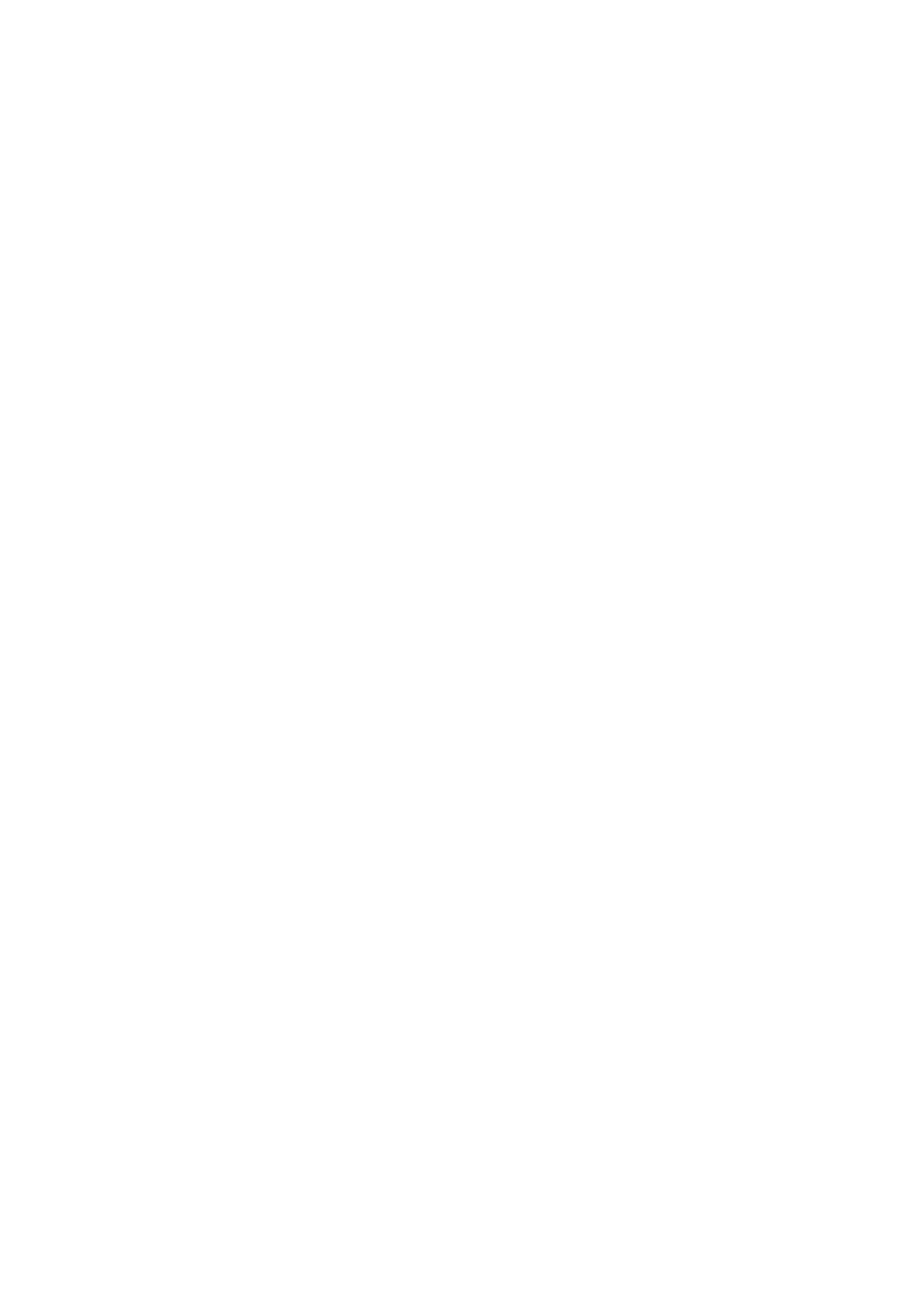# <span id="page-8-0"></span>**2 Ordering Information and Support**

| <b>Order Number</b> | <b>Version</b>                 |
|---------------------|--------------------------------|
| 4002008             | Development Board ECUcore-9G20 |

#### **Development Board features:**

- Socket for ECUcore-9G20 (order number: 4001016)
- External power supply from 9-36VDC/24W
- Switching regulator 9-36VDC / 5VDC
- Switching regulator 9-36VDC / 3,3VDC
- 4 keys and 4 led's free usable for development
- 1 8-position dip-switch
- 1 3-position slider switch and 2 leds for using with PLC firmware
- Boot and reset key plus reset and shutdown led
- Battery for buffering Real time clock on ECUcore
- EEPROM 16kiB as SPI example
- Potentiometer as analog input
- microSD-card socket
- 1 USB device connector for onboard USB device on ECUcore
- 2 USB2.0 host conectors for onboard USB host on ECUcore
- 1 Ethernet connector for onboard PHY on ECU core
- 1 CAN interface with D-Sub 9 connector
- 3 RS232 interfaces with 2 D-Sub 9 and 1 multi-pin connector
- 20pin ICE/JTAG interface for Atmel 9G20 microcontroller
- 10pin JTAG interface for FPGA
- All freely usable pins of the ECU core are brought out to an expansion connector, 2x 120pol pin contact stripes with userfriendly 2,54mm contact spacing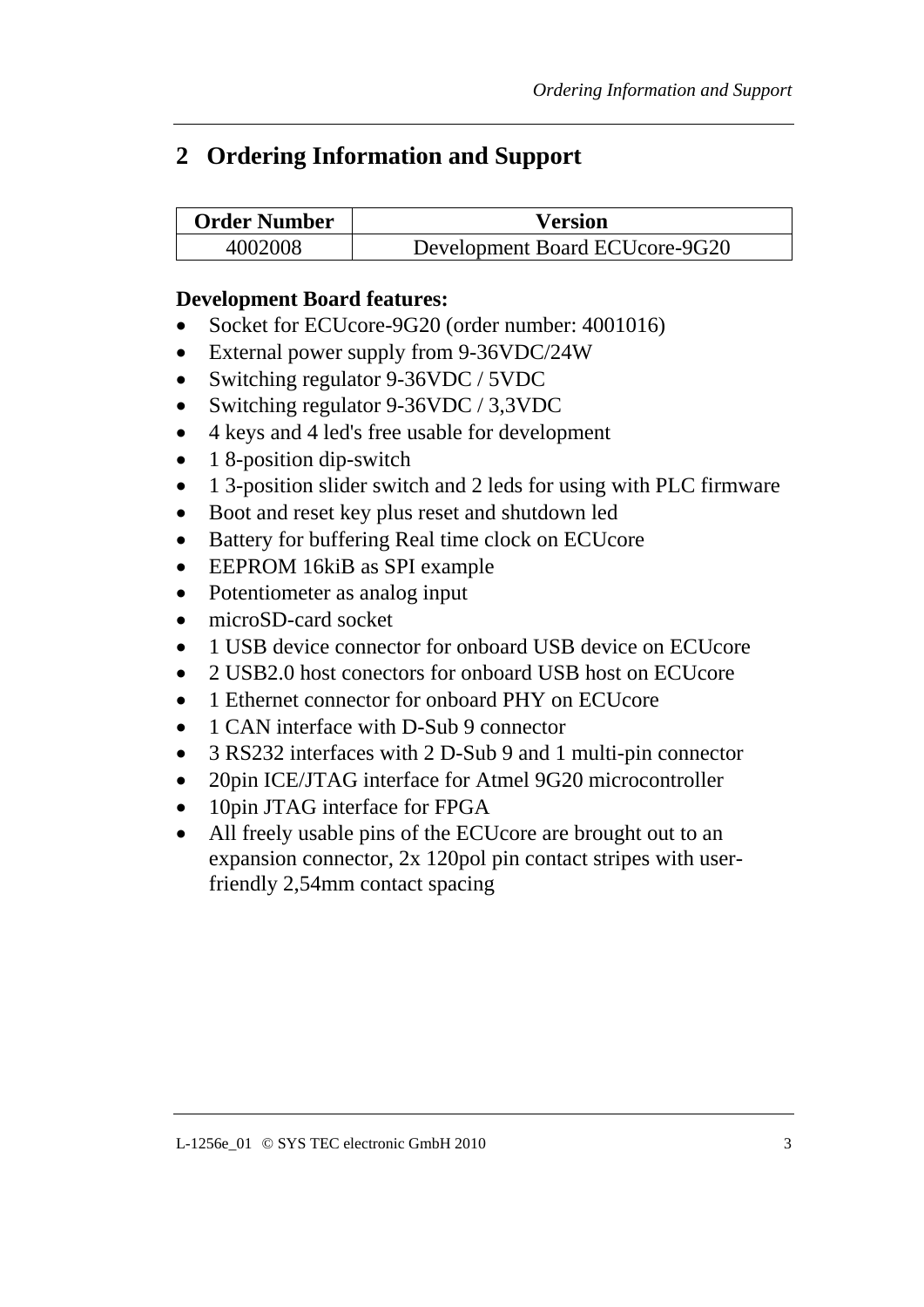# <span id="page-9-0"></span>**3 Properties of the Development Board**

#### **3.1 Overview**

The ECUcore-9G20 belongs to SYS TEC's ECUcore family. The ECUcore-9G20 integrates all elements of a microcontroller system on one board. The module only needs an external power supply (3,3V) to operate. The Development Board was build for accessing all interfaces of the ECUcore and rapid development of software drivers and applications. Some special drivers or external controllers are helpful to interact with the environment (bus-systems and control elements). All interfaces are brought out on standard connectors (RJ45, D-SUB).



*Figure 1: Development Board ECUcore-9G20* 

The dimensions of the board are 160mm x 115mm.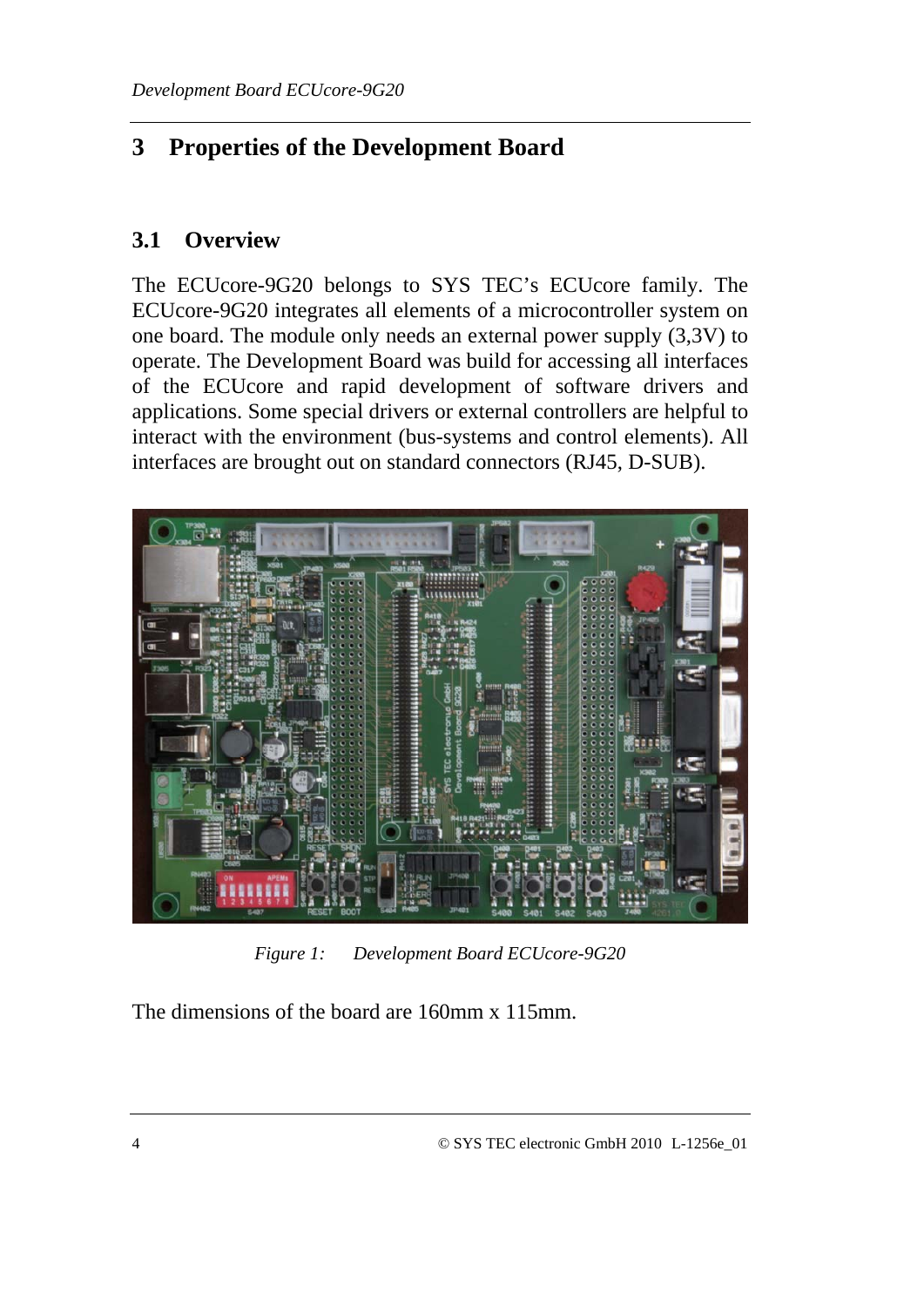

## <span id="page-10-0"></span>**3.2 Block Diagram**

*Figure 2: Block Diagram Development Board ECUcore-9G20*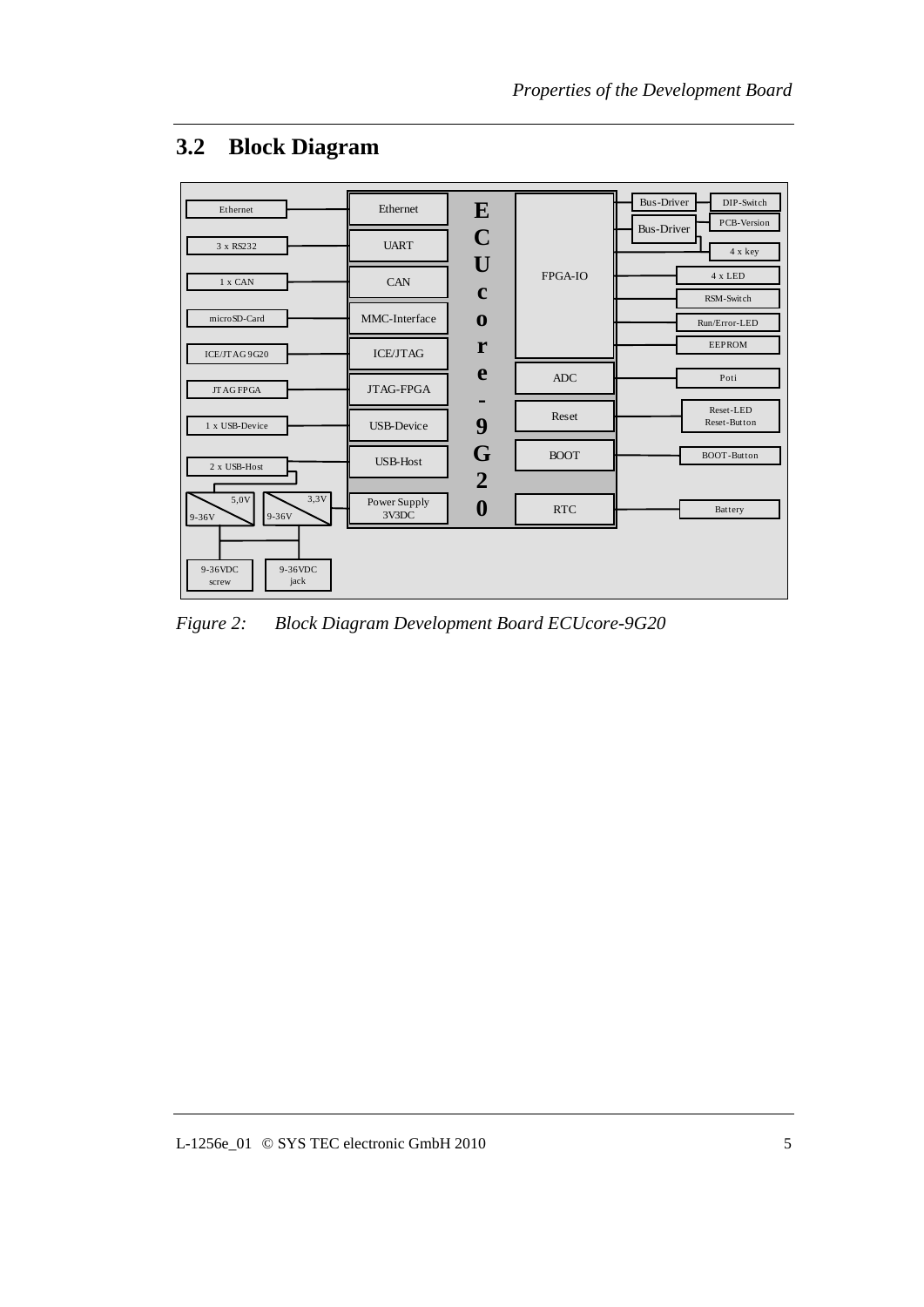# <span id="page-11-0"></span>**3.3 Positions of Elements**



*Figure 3: Positions of components*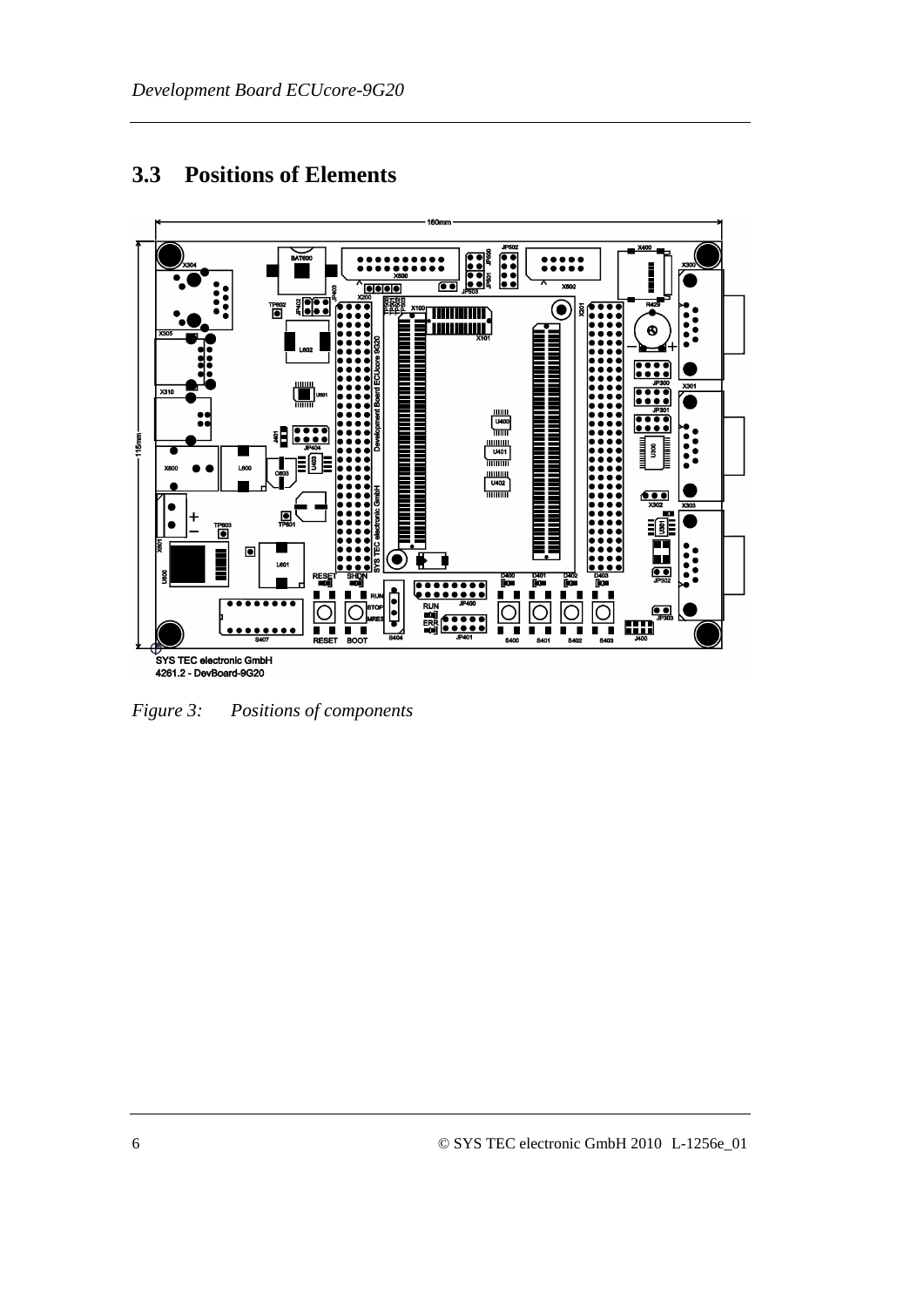## <span id="page-12-0"></span>**3.4 Jumper**



*Figure 4: Default Jumper configuration* 



L-1256e\_01 © SYS TEC electronic GmbH 2010 7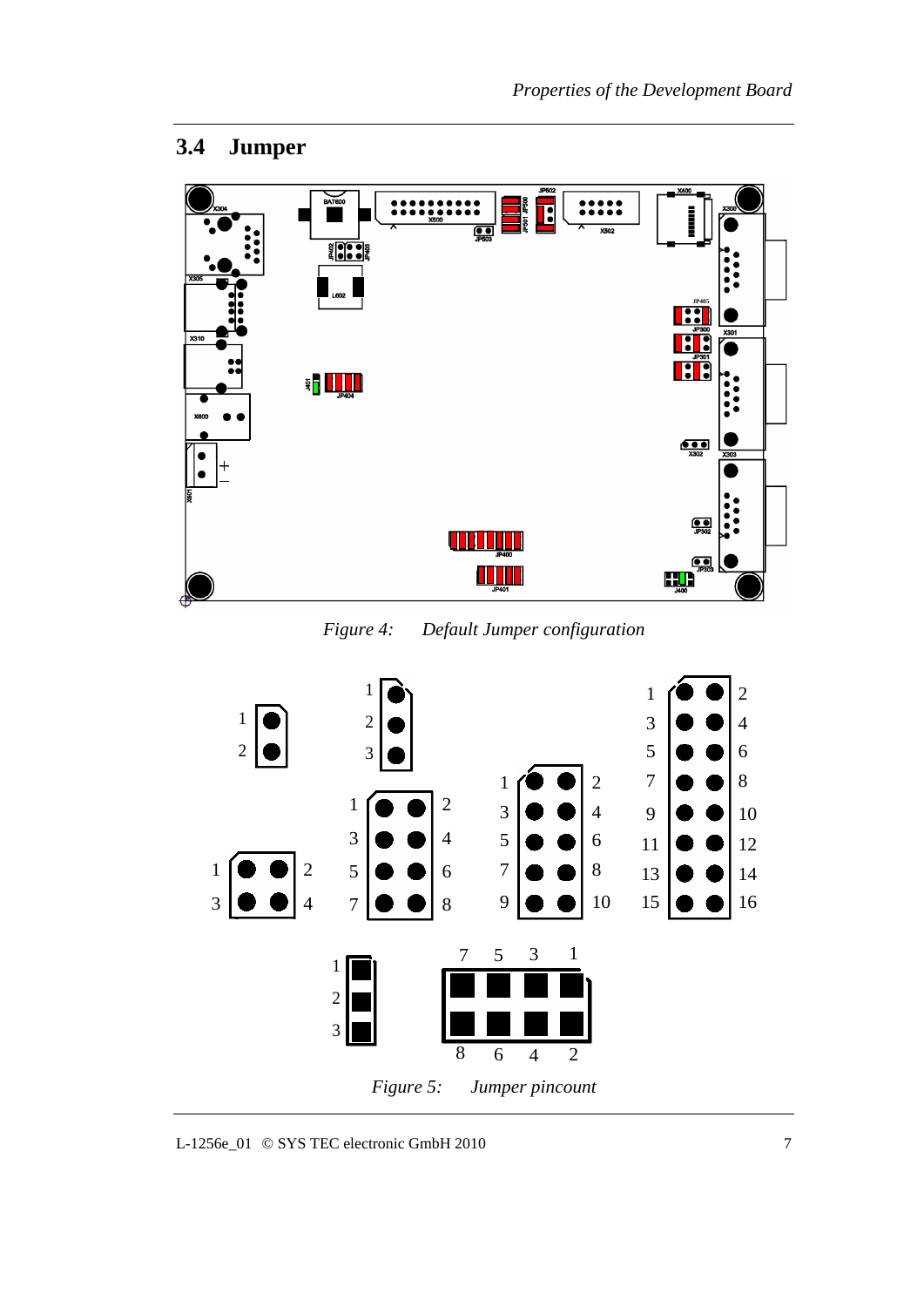| <b>Jumper</b> | <b>Signal</b>                          | <b>Jumper</b><br><b>Setting</b><br>(closed) | <b>Function</b>                                                   |  |
|---------------|----------------------------------------|---------------------------------------------|-------------------------------------------------------------------|--|
|               |                                        | $1 - 2$                                     | Signal TXD2 is on X302                                            |  |
| JP300         | TXD1, TXD0                             | 3-4 default                                 | Signal DTXD is on X301                                            |  |
|               | DTXD, TXD2                             | $5 - 6$                                     | Signal TXD0 is on X300                                            |  |
|               |                                        | 7-8 default                                 | Signal TXD1 is on X300                                            |  |
|               |                                        | $1 - 2$                                     | Signal RXD2 is on X302                                            |  |
| JP301         | RXD1, RXD0                             | 3-4 default                                 | Signal DRXD is on X301                                            |  |
|               | DRXD, RXD2                             | $5 - 6$                                     | Signal RXD0 is on X300                                            |  |
|               |                                        | 7-8 default                                 | Signal RXD1 is on X300                                            |  |
| JP302         | $CAN-$<br>Termination                  | $1 - 2$                                     | Termination 120R on CAN active                                    |  |
| JP303         | CAN-VCC                                | $1 - 2$                                     | CAN-VCC (5,0VDC) is on Pin 1 of X303 present<br>(Fuse with 125mA) |  |
|               |                                        | 1-2 default                                 | LED D400 is on FPGA_IO_69                                         |  |
|               |                                        | 3-4 default                                 | LED D401 is on FPGA_IO_70                                         |  |
|               | FPGA_IO_69                             | 5-6 default                                 | LED D402 is on FPGA_IO_71                                         |  |
| JP400         | FPGA_IO_70<br>FPGA_IO_71<br>FPGA_IO_72 | 7-8 default                                 | LED D403 is on FPGA_IO_72                                         |  |
|               | FPGA_IO_73<br>FPGA_IO_74<br>FPGA_IO_75 | 9-10 default                                | Button S400 is on FPGA_IO_73                                      |  |
|               | FPGA_IO_76                             | 11-12 default                               | Button S401 is on FPGA_IO_74                                      |  |
|               |                                        | 13-14 default                               | Button S402 is on FPGA_IO_75                                      |  |
|               |                                        | 15-16 default                               | Button S403 is on FPGA_IO_76                                      |  |
| JP401         | FPGA_IO_77<br>FPGA_IO_78<br>FPGA_IO_79 | 1-2 default                                 | LED D405 is on FPGA_IO_77                                         |  |
|               | FPGA_IO_80<br>FPGA_IO_81               | 3-4 default                                 | LED D406 is on FPGA_IO_78                                         |  |
|               |                                        | 5-6 default                                 | Switch Status MRES is on FPGA_IO_79                               |  |

8 © SYS TEC electronic GmbH 2010 L-1256e\_01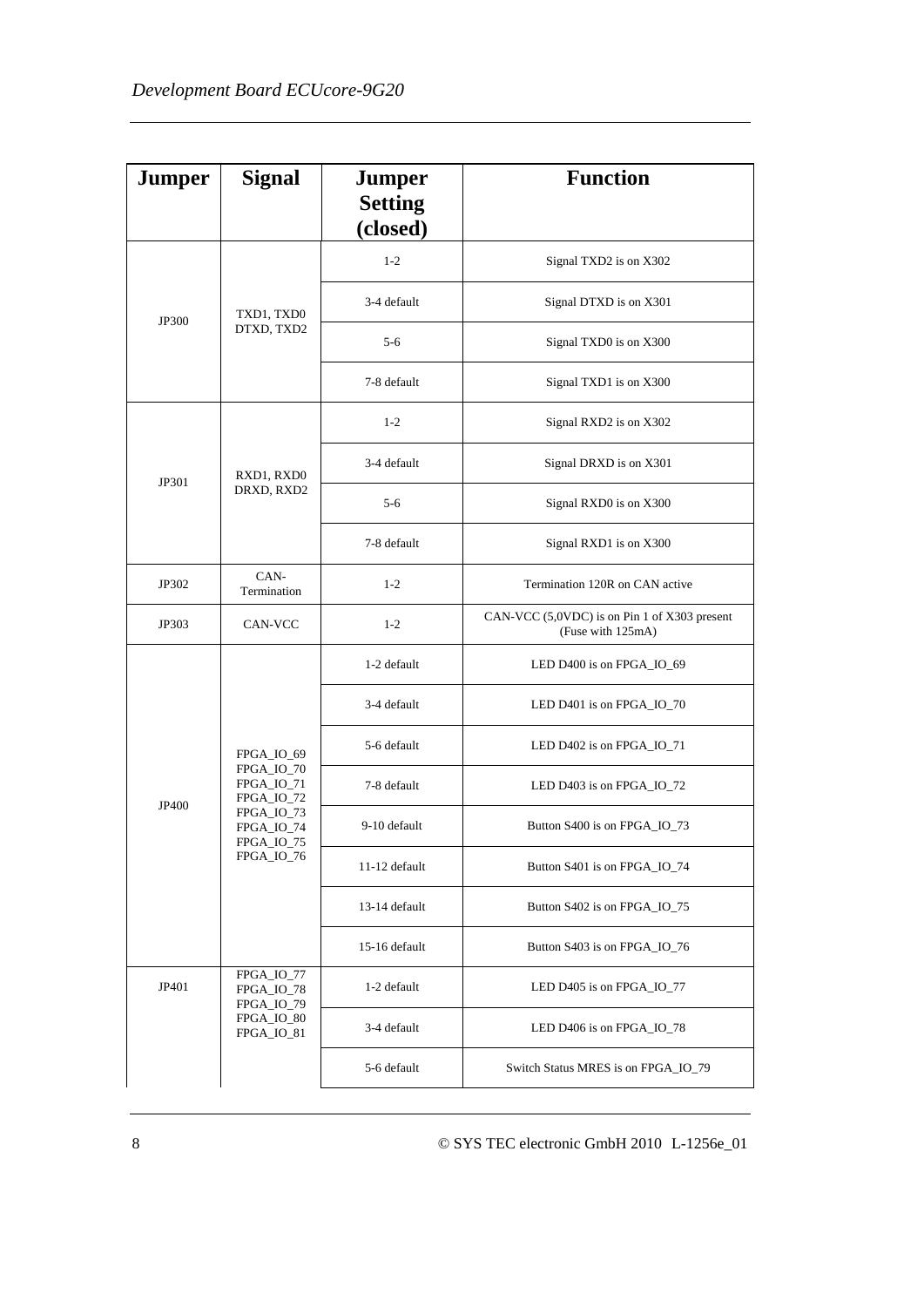| <b>Jumper</b> | <b>Signal</b>              | <b>Jumper</b><br><b>Setting</b><br>(closed) | <b>Function</b>                                          |
|---------------|----------------------------|---------------------------------------------|----------------------------------------------------------|
|               |                            | 7-8 default                                 | Switch Status Stop is on FPGA_IO_80                      |
|               |                            | 9-10 default                                | Switch Status Run is on FPGA_IO_81                       |
| JP402         | <b>BMS</b>                 | $1 - 2$                                     | Signal BMS is set to 1 (high)                            |
| JP403         | /BOOT                      | $1 - 2$                                     | Signal /BOOT is set to $0$ (low)                         |
|               | <b>WKUP</b>                | $3 - 4$                                     | Signal WKUP is set to $0$ (low)                          |
|               | FPGA_IO_44                 | 1-2 default                                 | EEPROM Signal SPI-CLK is on FPGA_IO_49                   |
| JP404         | FPGA_IO_47                 | 3-4 default                                 | EEPROM Signal SPI-DI is on FPGA_IO_48                    |
|               | FPGA_IO_48                 | 5-6 default                                 | EEPROM Signal SPI-DO is on FPGA_IO_47                    |
|               | FPGA_IO_49                 | 7-8 default                                 | EEPROM Signal SPI-/CS is on FPGA_IO_44                   |
|               |                            | 1-2 default                                 | Signal SD_SLOT (Open/close) is present on AD2            |
| JP405         | AD0<br>AD1<br>AD2          | $3 - 4$                                     | Potentiometer R429 is present on AD2                     |
|               |                            | $5 - 6$                                     | Potentiometer R429 is present on AD1                     |
|               |                            | 7-8 default                                 | Potentiometer R429 is present on AD0                     |
| JP500         | <b>ARM_TCK</b>             | 1-2 default                                 | JTAG-Signal FPGA_TCK is present on Pin 1 of X502         |
|               | FPGA_TCK                   | 3-4 default                                 | JTAG-Signal ARM_TCK is present on Pin 1 of X502          |
| JP501         | <b>ARM_TMS</b><br>FPGA_TMS | 1-2 default                                 | JTAG-Signal FPGA_TMS is present on Pin 3 of X502         |
|               |                            | 3-4 default                                 | JTAG-Signal ARM_TMS is present on Pin 3 of X502          |
|               | ARM_TDO                    | 1-2 default                                 | JTAG-Signal FPGA_TDI is present on Pin 7 of X502         |
| JP502         | FPGA_TDO                   | $3 - 4$                                     | JTAG-Signal ARM_TDI is present on Pin 7 of X502          |
|               | <b>ARM TDI</b>             | $5-6$                                       | JTAG-Signal FPGA_TDO is present on Pin 5 of X502         |
|               | <b>FPGA_TDI</b>            | 7-8 default                                 | JTAG-Signal ARM_TDO is present on Pin 7 of X502          |
| JP503         | /JTAGSEL                   | $1 - 2$                                     | Signal /JTAGSEL is set to 1 (high)<br>Boundary Scan Mode |
| J400          |                            | $1 - 2$                                     | Bit0 of Version on EBI D8                                |
|               | <b>PCB-Version</b>         | 3-4 default                                 | Bit1 of Version on EBI D9                                |
|               |                            | $5 - 6$                                     | Bit2 of Version on EBI D10                               |
|               |                            | $7 - 8$                                     | Bit3 of Version on EBI D11                               |
|               | <b>EEPROM Write</b>        | $1 - 2$                                     | Write Protect of EEPROM is active                        |
| J401          | Protect                    | 2-3 default                                 | Write Protect of EEPROM is not active                    |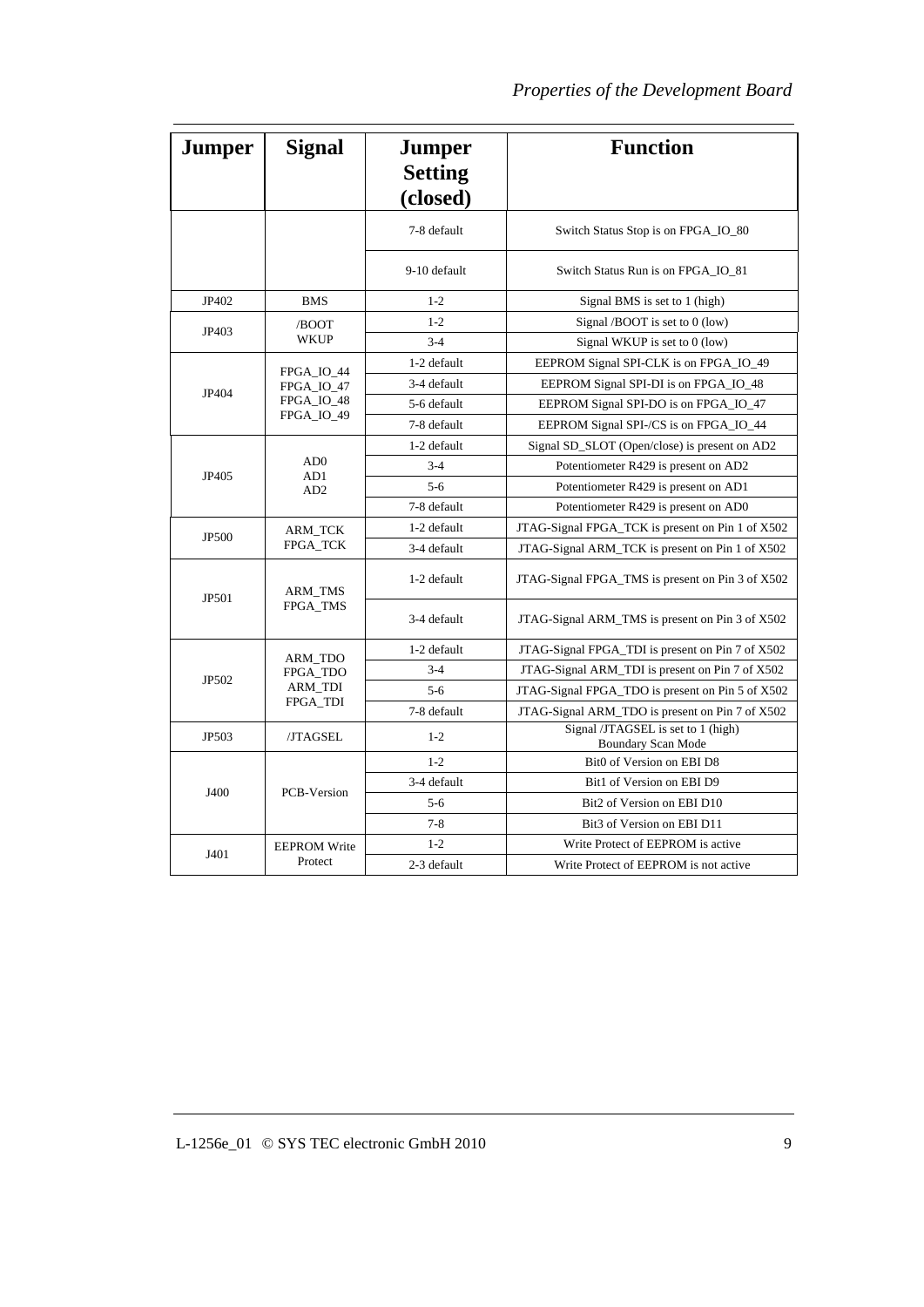#### <span id="page-15-0"></span>**3.5 Board Connectors**

See figure 3 for the position of board connetor X100 and its connector rows.

The Development Board ECUcore-9G20 has two board connectors. Each of the SMT male header consists of 100 contacts divided into double rows. In total, the board has 200 contacts. For better emcproperties, 20% of pins are GND.

A third connector at the front side is for connecting debug interfaces of the CPU, Power sequencer and FPGA. It is not mounted by default.



*Figure 6: Pinout (top view)* 

The board connectors are equipped with the common and durable 1,27mm pitch. The type of the male header used on the Development Board is the '7072'-series provided by "W+P PRODUCTS".

Please refer to the datasheet and the electrical specifications.

Connectors: ECUcore-9G20: • W+P 6060-100-36-00-00-00-PPST (2x50pol. female) •  $W+P$  6060-024-36-00-00-00-PPST (2x12pol. female) Development Board: •  $W+P$  7072-100-10-00-10-PPST (2x50pol. male)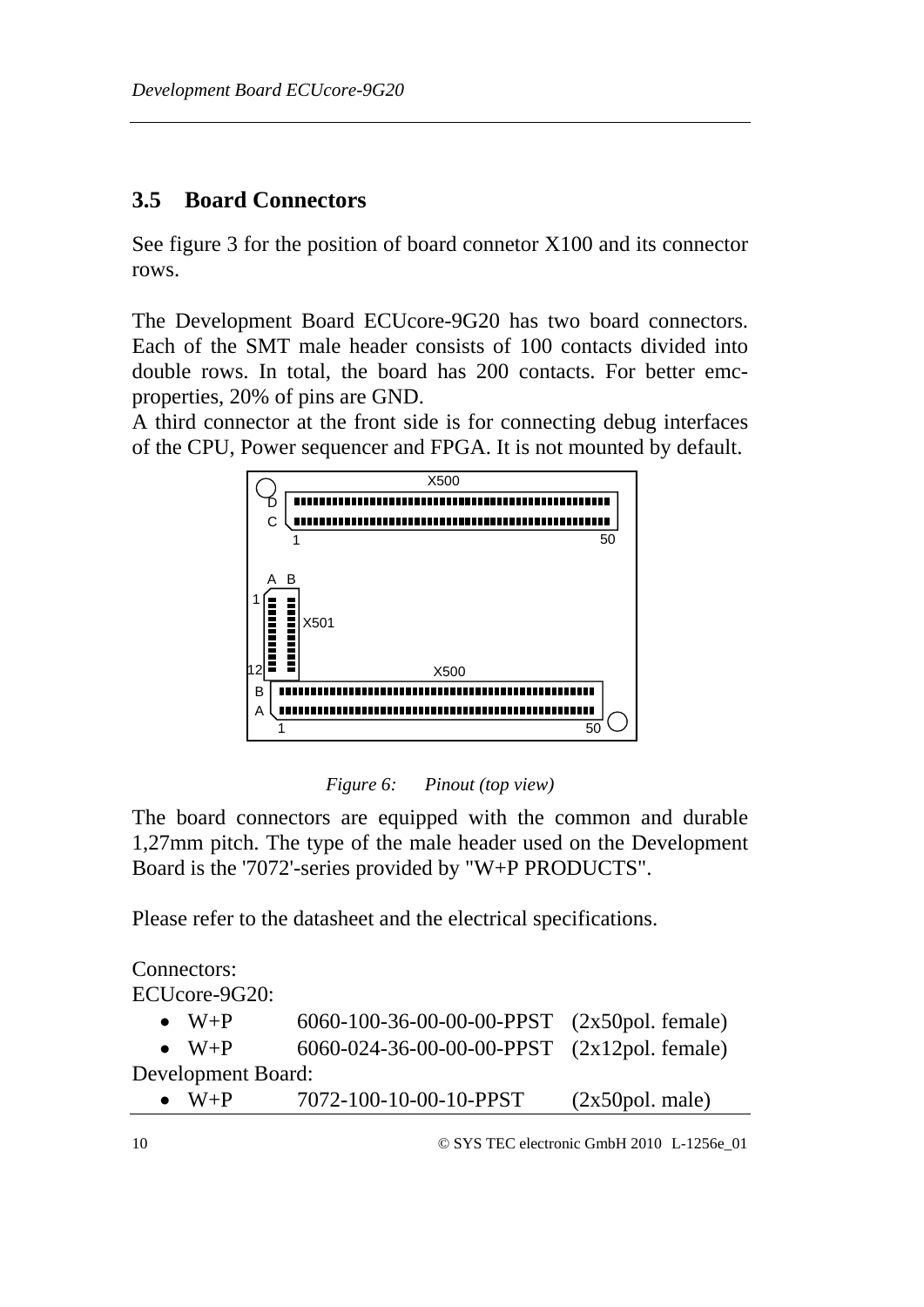#### • W+P 7072-024-10-00-10-PPST (2x12pol. male)

٦

| <b>Signal</b>    | Pin | Pin        | <b>Signal</b>        | <b>Signal</b>    | Pin             | Pin             | <b>Signal</b>     |
|------------------|-----|------------|----------------------|------------------|-----------------|-----------------|-------------------|
| <b>GND</b>       | A01 | <b>B01</b> | <b>GND</b>           | <b>GND</b>       | CO <sub>1</sub> | D <sub>01</sub> | $+2V5$ EPHY       |
| /BOOT            | A02 | <b>B02</b> | /MR                  | ETHO TX-         | CO <sub>2</sub> | D <sub>02</sub> | <b>GND</b>        |
| <b>WKUP</b>      | A03 | <b>B03</b> | /RESET               | ETH0_TX+         | CO <sub>3</sub> | D <sub>03</sub> | ETH_SPEED         |
| <b>SHDN</b>      | A04 | <b>B04</b> | /PFI                 | ETH0_RX+         | CO <sub>4</sub> | D <sub>04</sub> | ETH_LINK/ACT      |
| <b>BMS</b>       | A05 | <b>B05</b> | <b>WDI</b>           | ETHO RX-         | CO <sub>5</sub> | D <sub>05</sub> | <b>GND</b>        |
| <b>GND</b>       | A06 | <b>B06</b> | PS_IO                | <b>GND</b>       | C <sub>06</sub> | D <sub>06</sub> | AD0               |
| <b>DRXD</b>      | A07 | <b>B07</b> | <b>GND</b>           | <b>ADTRG</b>     | CO7             | D <sub>07</sub> | AD1               |
| <b>DTXD</b>      | A08 | <b>B08</b> | RTS <sub>0</sub>     | <b>ADVREF</b>    | CO8             | D <sub>08</sub> | AD2               |
| DSR0             | A09 | <b>B09</b> | CTS0                 | <b>GND</b>       | CO9             | D <sub>09</sub> | <b>GND</b>        |
| DTR <sub>0</sub> | A10 | <b>B10</b> | RTS1                 | SD_MCDA0         | C10             | D10             | SD_MCDB0          |
| DCD <sub>0</sub> | A11 | <b>B11</b> | CTS1                 | SD MCDA1         | C11             | D11             | SD MCDB1          |
| <b>GND</b>       | A12 | <b>B12</b> | $\operatorname{GND}$ | SD_MCDA2         | C12             | D <sub>12</sub> | SD_MCDB2          |
| TXD <sub>0</sub> | A13 | <b>B13</b> | TXD1                 | SD MCDA3         | C13             | D13             | SD_MCDB3          |
| RXD <sub>0</sub> | A14 | <b>B14</b> | RXD1                 | SD MCCK          | C14             | D14             | SD MCCDA          |
| TXD <sub>2</sub> | A15 | <b>B15</b> | TXD3                 | <b>GND</b>       | C15             | D15             | SD_MCCDB          |
| RXD <sub>2</sub> | A16 | <b>B16</b> | RXD3                 | SCK0             | C16             | D <sub>16</sub> | <b>GND</b>        |
| <b>GND</b>       | A17 | <b>B17</b> | TXD5                 | SCK1             | C17             | D17             | TIOA1             |
| <b>USB HDPA</b>  | A18 | <b>B18</b> | RXD5                 | SCK <sub>2</sub> | C18             | D18             | TIOB1             |
| <b>USB_HDMA</b>  | A19 | <b>B19</b> | <b>GND</b>           | PCK1             | C19             | D19             | TIOA2             |
| USB HDPB         | A20 | <b>B20</b> | <b>USB DDP</b>       | RK <sub>0</sub>  | C20             | D20             | TIOB <sub>2</sub> |
| <b>USB_HDMB</b>  | A21 | <b>B21</b> | USB_DDM              | TK0              | C21             | D21             | T <sub>D</sub> 0  |
| <b>GND</b>       | A22 | <b>B22</b> | <b>GND</b>           | RF <sub>0</sub>  | C22             | D <sub>22</sub> | RD0               |
| I2C DATA         | A23 | <b>B23</b> | CAN_TXD              | TF <sub>0</sub>  | C <sub>23</sub> | D23             | <b>GND</b>        |
| I2C CLK          | A24 | <b>B24</b> | <b>CAN RXD</b>       | <b>GND</b>       | C <sub>24</sub> | D <sub>24</sub> | FPGA_IO0          |
| <b>GND</b>       | A25 | <b>B25</b> | CAN VCC              | FPGA_IO1         | C <sub>25</sub> | D <sub>25</sub> | FPGA_IO2          |
| FPGA IO44        | A26 | <b>B26</b> | <b>GND</b>           | FPGA IO3         | C <sub>26</sub> | D <sub>26</sub> | FPGA IO4          |
| FPGA IO46        | A27 | <b>B27</b> | FPGA IO45            | FPGA IO5         | C27             | D <sub>27</sub> | FPGA IO6          |
| FPGA_IO48        | A28 | <b>B28</b> | FPGA_IO47            | FPGA_IO7         | C <sub>28</sub> | D <sub>28</sub> | <b>GND</b>        |
| FPGA_IO50        | A29 | <b>B29</b> | FPGA_IO49            | <b>GND</b>       | C <sub>29</sub> | D <sub>29</sub> | FPGA_IO8          |
| FPGA_IO52        | A30 | <b>B30</b> | FPGA IO51            | FPGA_IO9         | C <sub>30</sub> | D30             | FPGA IO10         |

The following table defines the pinout.

*Table 1: Pinout high density connectors*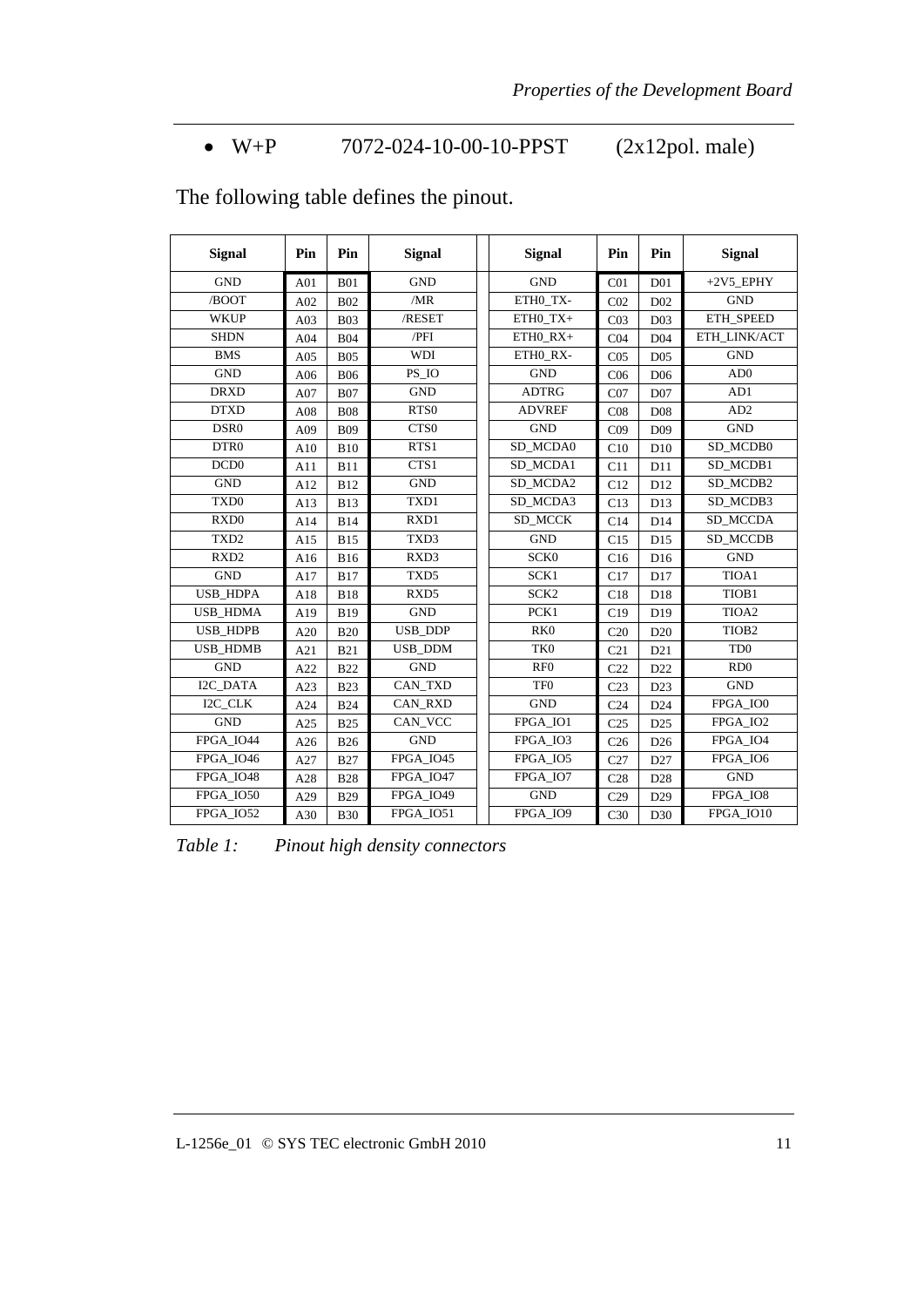<span id="page-17-0"></span>Most Signals are brought out of expansion connectors X200 and X201. These are pin contact stripes with standard 2,54mm contact spacing. So you can easily connect extensions for fast development.

| X200           | A                             | B                             | $\mathbf C$                   | D                             |
|----------------|-------------------------------|-------------------------------|-------------------------------|-------------------------------|
| 1              | /BOOT                         | <b>GND</b>                    | /MR                           | <b>GND</b>                    |
| $\overline{c}$ | <b>WKUP</b>                   | /SHDN<br>/RESET               |                               | $/$ PFI                       |
| 3              | <b>BMS</b>                    | <b>GND</b>                    | <b>WDI</b>                    | <b>GND</b>                    |
| $\overline{4}$ | PS IO                         | <b>DRXD</b>                   | <b>DTXD</b>                   | RTS <sub>0</sub>              |
| 5              | DSR <sub>0</sub>              | <b>GND</b>                    | CTS <sub>0</sub>              | <b>GND</b>                    |
| 6              | DTR <sub>0</sub>              | RTS1                          | DCD <sub>0</sub>              | CTS1                          |
| $\overline{7}$ | T <sub>x</sub> D <sub>0</sub> | <b>GND</b>                    | TxD1                          | <b>GND</b>                    |
| 8              | RxD0                          | R <sub>x</sub> D <sub>1</sub> | TxD2                          | TxD3                          |
| 9              | RXD <sub>2</sub>              | <b>GND</b>                    | RxD3                          | <b>GND</b>                    |
| 10             | <b>USB_HDMA</b>               | <b>USB_HDPA</b>               | R <sub>x</sub> D <sub>5</sub> | T <sub>x</sub> D <sub>5</sub> |
| 11             | <b>USB HDMB</b>               | <b>USB HDPB</b>               | NC                            | <b>GND</b>                    |
| 12             | USB DDM                       | <b>USB DDP</b>                | I2C DATA                      | CAN1_TxD                      |
| 13             | I2C CLK                       | <b>GND</b>                    | CAN1 RxD                      | <b>GND</b>                    |
| 14             | CAN VCC                       | FPGA IO44                     | FPGA IO46                     | FPGA IO45                     |
| 15             | FPGA IO48                     | <b>GND</b>                    | FPGA IO47                     | <b>GND</b>                    |
| 16             | FPGA_IO50                     | FPGA_IO49                     | FPGA_IO52                     | FPGA_IO51                     |
| 17             | <b>FPGA IO53</b>              | <b>GND</b>                    | FPGA IO54                     | <b>GND</b>                    |
| 18             | <b>FPGA IO56</b>              | <b>FPGA IO55</b>              | FPGA IO58                     | FPGA IO57                     |
| 19             | FPGA IO60                     | <b>GND</b>                    | FPGA IO59                     | <b>GND</b>                    |
| 20             | FPGA IO62                     | FPGA IO61                     | FPGA IO63                     | FPGA IO64                     |
| 21             | FPGA IO66                     | <b>GND</b>                    | FPGA_IO65                     | <b>GND</b>                    |
| 22             | FPGA IO68                     | FPGA IO67                     | FPGA IO70                     | <b>FPGA IO69</b>              |
| 23             | FPGA IO72                     | <b>GND</b>                    | FPGA IO71                     | <b>GND</b>                    |
| 24             | FPGA_IO73                     | FPGA IO74                     | FPGA IO76                     | FPGA_IO75                     |
| 25             | FPGA_IO78                     | <b>GND</b>                    | FPGA_IO77                     | <b>GND</b>                    |
| 26             | FPGA IO80                     | FPGA_IO79                     | <b>VBAT</b>                   | FPGA IO81                     |
| 27             | NC                            | <b>GND</b>                    | NC                            | <b>GND</b>                    |
| 28             | NC                            | NC                            | $_{\mathrm{NC}}$              | NC                            |
| 29             | NC                            | <b>GND</b>                    | NC                            | <b>GND</b>                    |
| 30             | 3V3                           | NC                            | 3V3                           | NC                            |

*Table 2: Pinout expansion connectors X200*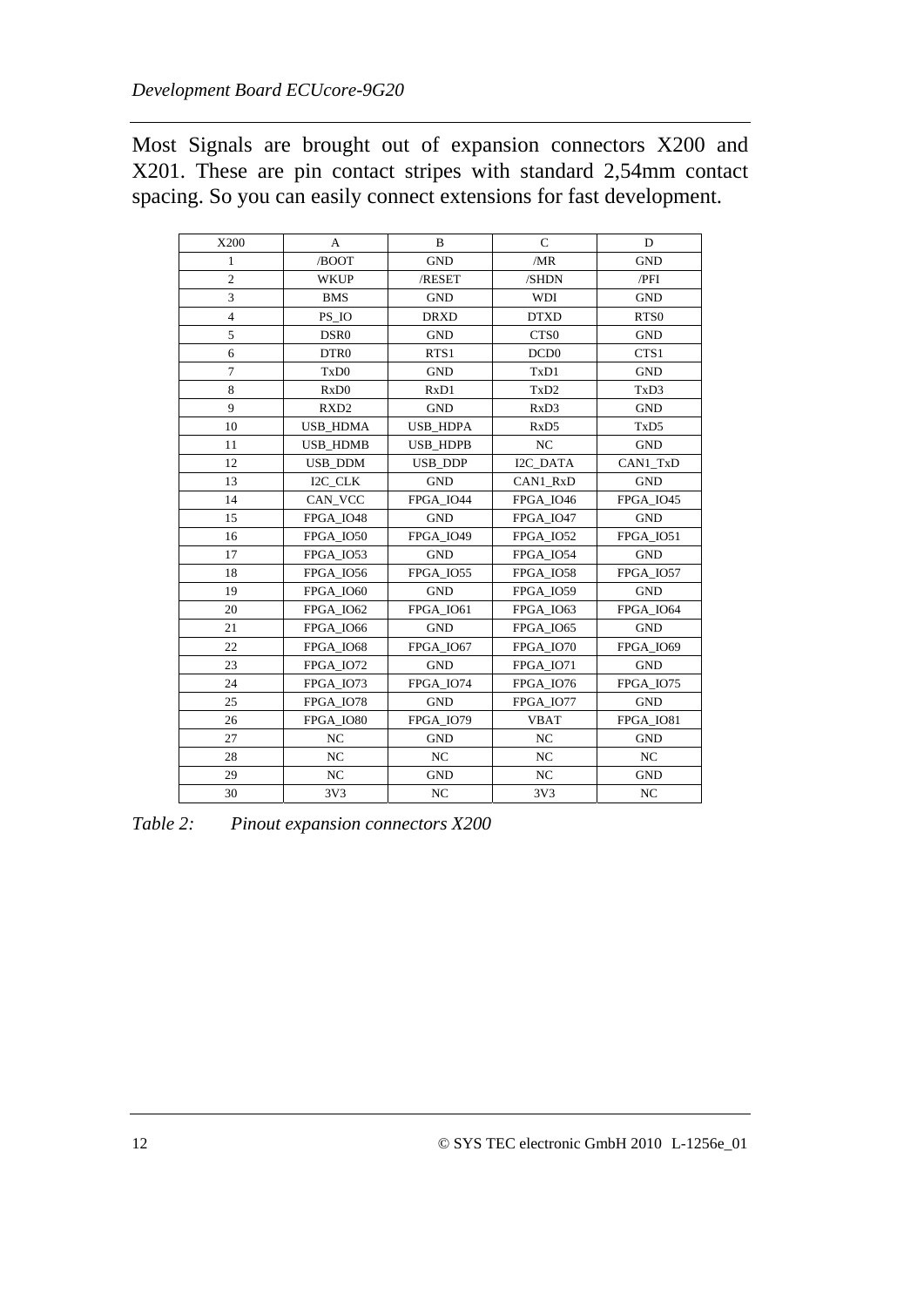<span id="page-18-0"></span>

| X201           | A                | B                           | $\mathcal{C}$     | D                |
|----------------|------------------|-----------------------------|-------------------|------------------|
| 1              | $+2V5$ _EPHY     | <b>GND</b>                  | <b>GND</b>        | <b>GND</b>       |
| $\overline{2}$ | <b>GND</b>       | ETH SPEED                   | <b>GND</b>        | ETH LINK/ACT     |
| 3              | <b>GND</b>       | <b>GND</b>                  | AD0               | <b>GND</b>       |
| $\overline{4}$ | <b>ADTRG</b>     | AD1                         | <b>ADVREF</b>     | AD <sub>2</sub>  |
| 5              | SD MCDA0         | <b>GND</b>                  | SD_MCDB0          | <b>GND</b>       |
| 6              | SD_MCDA1         | SD MCDB1                    | SD MCDA2          | SD MCDB2         |
| 7              | SD MCDA3         | <b>GND</b>                  | SD MCDB3          | <b>GND</b>       |
| 8              | SD MCCK          | SD MCCDA                    | SD MCCDB          | SCK <sub>0</sub> |
| $\mathbf{Q}$   | SCK1             | <b>GND</b>                  | TIOA1             | <b>GND</b>       |
| 10             | SCK <sub>2</sub> | TIOB1                       | PCK1              | TIOA2            |
| 11             | RK <sub>0</sub>  | <b>GND</b>                  | TIOB <sub>2</sub> | <b>GND</b>       |
| 12             | TK <sub>0</sub>  | T <sub>D</sub> <sub>0</sub> | RF0               | RD0              |
| 13             | TF <sub>0</sub>  | <b>GND</b>                  | FPGA IO0          | <b>GND</b>       |
| 14             | FPGA_IO1         | FPGA IO2                    | FPGA IO3          | FPGA IO4         |
| 15             | FPGA IO5         | <b>GND</b>                  | FPGA IO6          | <b>GND</b>       |
| 16             | FPGA_IO7         | FPGA IO8                    | FPGA IO9          | FPGA IO10        |
| 17             | FPGA IO11        | <b>GND</b>                  | FPGA IO12         | <b>GND</b>       |
| 18             | FPGA IO13        | FPGA IO14                   | FPGA_IO15         | FPGA IO17        |
| 19             | FPGA IO16        | <b>GND</b>                  | FPGA_IO18         | <b>GND</b>       |
| 20             | FPGA IO19        | FPGA IO20                   | <b>FPGA IO21</b>  | FPGA IO22        |
| 21             | <b>FPGA IO23</b> | <b>GND</b>                  | FPGA IO24         | <b>GND</b>       |
| 22             | FPGA IO25        | <b>FPGA IO26</b>            | FPGA IO27         | FPGA IO28        |
| 23             | <b>FPGA IO29</b> | <b>GND</b>                  | FPGA IO30         | <b>GND</b>       |
| 24             | FPGA IO31        | FPGA_IO32                   | FPGA_IO33         | FPGA_IO34        |
| 25             | FPGA_IO35        | <b>GND</b>                  | <b>FPGA IO36</b>  | <b>GND</b>       |
| 26             | <b>FPGA IO37</b> | FPGA IO38                   | <b>FPGA IO39</b>  | FPGA IO40        |
| 27             | FPGA IO41        | <b>GND</b>                  | FPGA IO42         | <b>GND</b>       |
| 28             | FPGA IO43        | NC                          | NC                | NC               |
| 29             | NC               | <b>GND</b>                  | NC                | <b>GND</b>       |
| 30             | 3V3              | NC                          | 3V3               | N <sub>C</sub>   |

*Table 3: Pinout expansion connectors X201*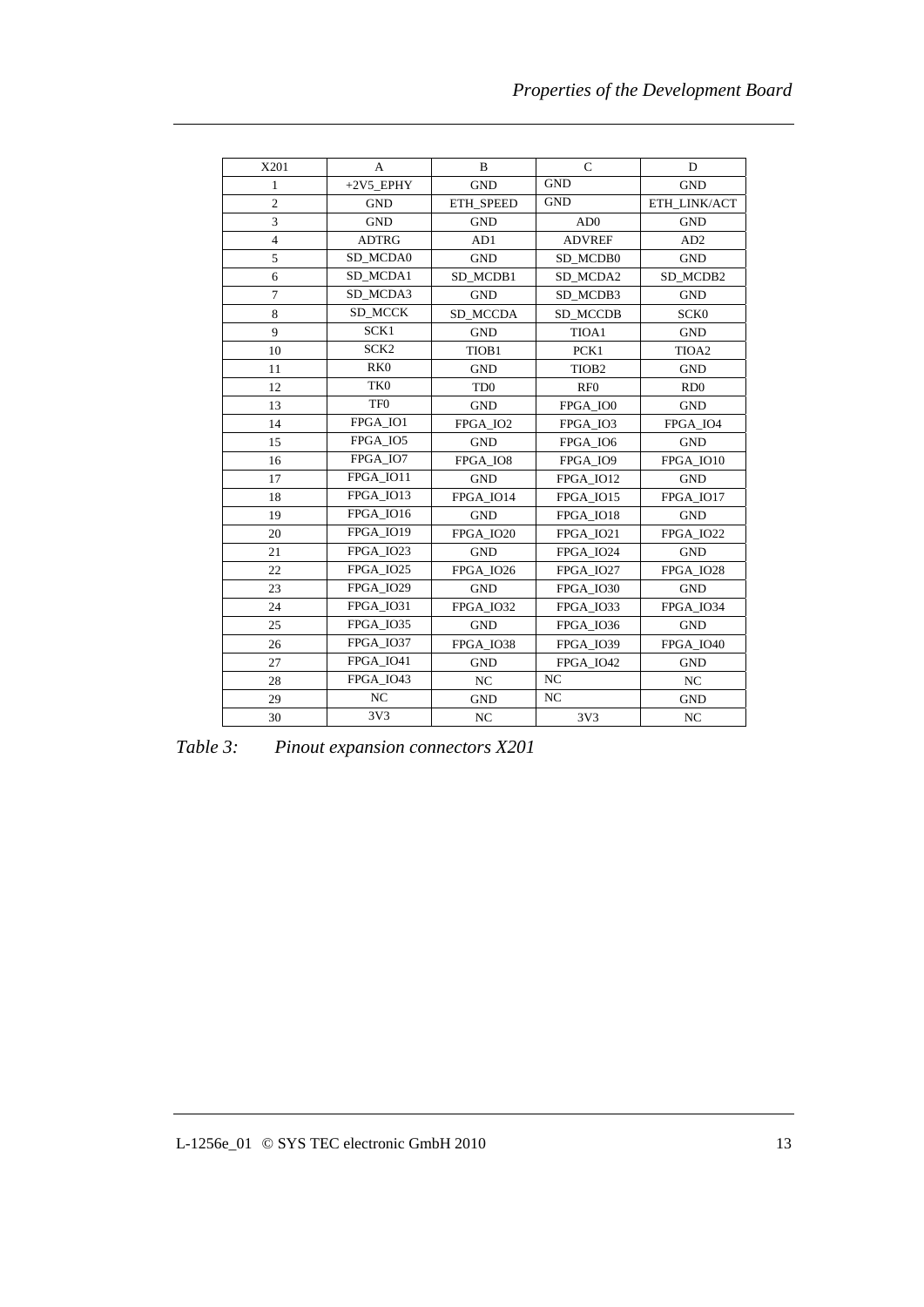## <span id="page-19-0"></span>**4 Component Descriptions**

#### **4.1 Power Supply**

The Development Board needs a power supply of 9VDC to 28VDC unregulated. Power should be 12W minimum to supply the module and any peripheral circuits.

External power supply can be connected via Low Voltage Socket X600 or Terminal Block X601.



Please ensure that the correct polarity is applied to the terminal block. This is shown on the silkscreen on the PCB next to the terminal block.

From this voltage two switching regulators produce the onboard voltages (5VDC and 3,3VDC).

5VDC are only used for USB host. 3,3VDC supplies the ECUcore and all other peripheral elements.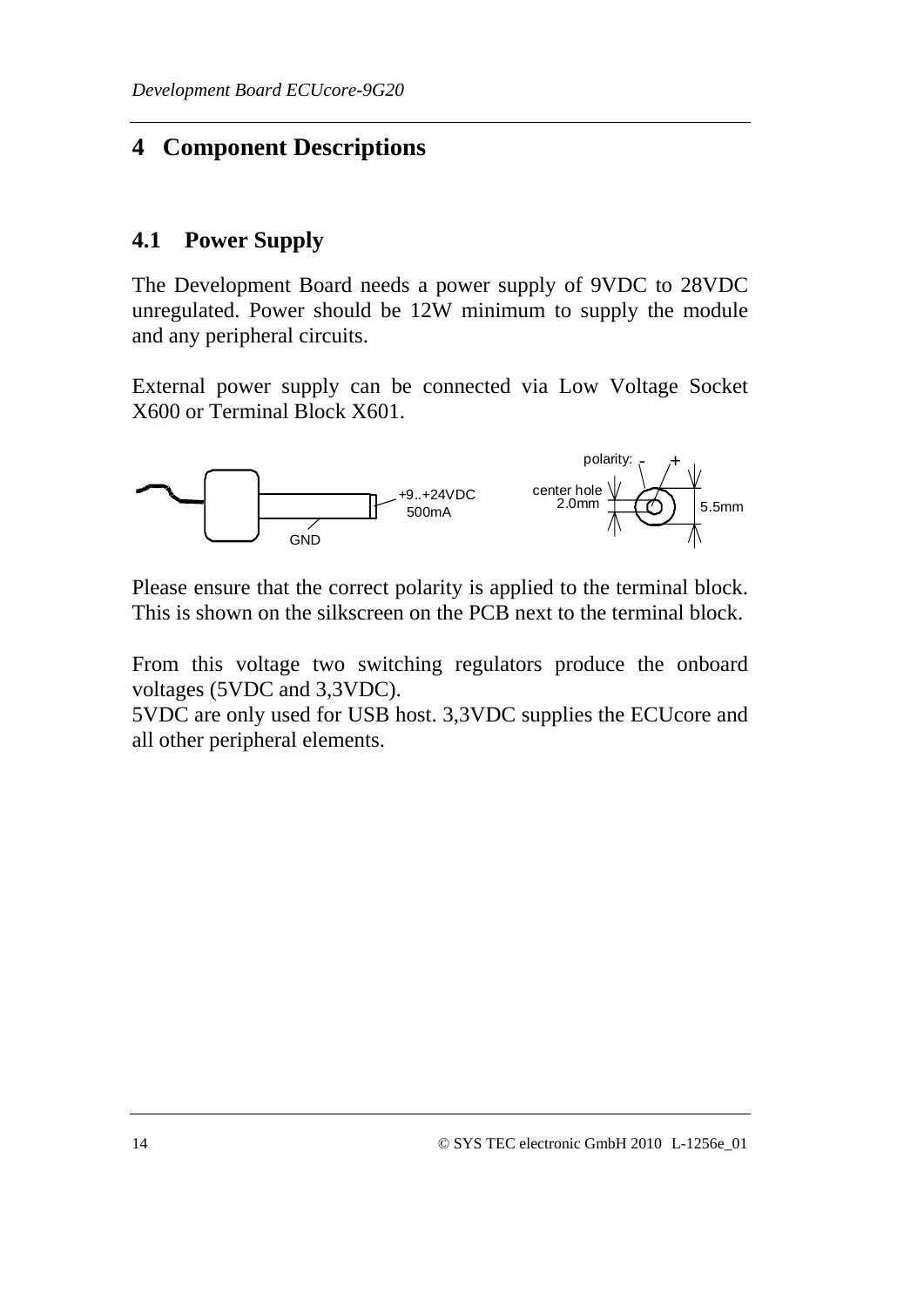#### <span id="page-20-0"></span>**4.2 ICE Interface**

The ICE interface is for programming and debugging the 9G20-CPU. It's a pin contact stripes with standard contact spacing 2,54mm.

The connector layout is adjusted for using the ICE adapter from Amontec (www.amontec.com) with USB interface.

| Signal          | Pin | Pin | Signal     |
|-----------------|-----|-----|------------|
| 3V3             |     | 2   | 3V3        |
| ARM /NTRST      | 3   | 4   | <b>GND</b> |
| <b>ARM_TDI</b>  | 5   | 6   | <b>GND</b> |
| <b>ARM TMS</b>  | 7   | 8   | <b>GND</b> |
| ARM TCK         | 9   | 10  | <b>GND</b> |
| <b>ARM RTCK</b> | 11  | 12  | <b>GND</b> |
| ARM_TDO         | 13  | 14  | <b>GND</b> |
| /RESET          | 15  | 16  | <b>GND</b> |
| not connected   | 17  | 18  | <b>GND</b> |
| not connected   | 19  | 20  | <b>GND</b> |

The following table shows the ICE/JTAG layout with pin names.

*Table 4: ICE/JTAG connector X403* 

If jumper JP503 is closed, signal /JTAGSEL on the ECUcore is set to high level and the Boundary Scan mode on the ECUcore-9G20 is active. Otherwise, if jumper JP503 is open, programming and debugging in ICE-mode is possible.

## **4.3 JTAG Interface**

A separate JTAG interface is for programming the FPGA. With Jumper JP500, JP501 and JP502, it is possible to build a daisy chain with 9G20 and FPGA and accsess both via X502, e.g. for Boundary Scan. The connector is adjusted for the Boundary Scan System from Göpel (www.goepel.com), but the Lattice programming interface has a connector with discrete wires for each signal. For the JTAG mode only for FPGA, the following Jumper setting is necessary:

| JP500 | <b>ARM TCK</b> | JTAG-Signal FPGA_TCK is present on Pin 1 of X502<br>1-2 closed |                                                  |  |
|-------|----------------|----------------------------------------------------------------|--------------------------------------------------|--|
|       | FPGA TCK       | 3-4 closed                                                     | JTAG-Signal ARM_TCK is present on Pin 1 of X502  |  |
| JP501 | ARM TMS        | 1-2 closed                                                     | JTAG-Signal FPGA_TMS is present on Pin 3 of X502 |  |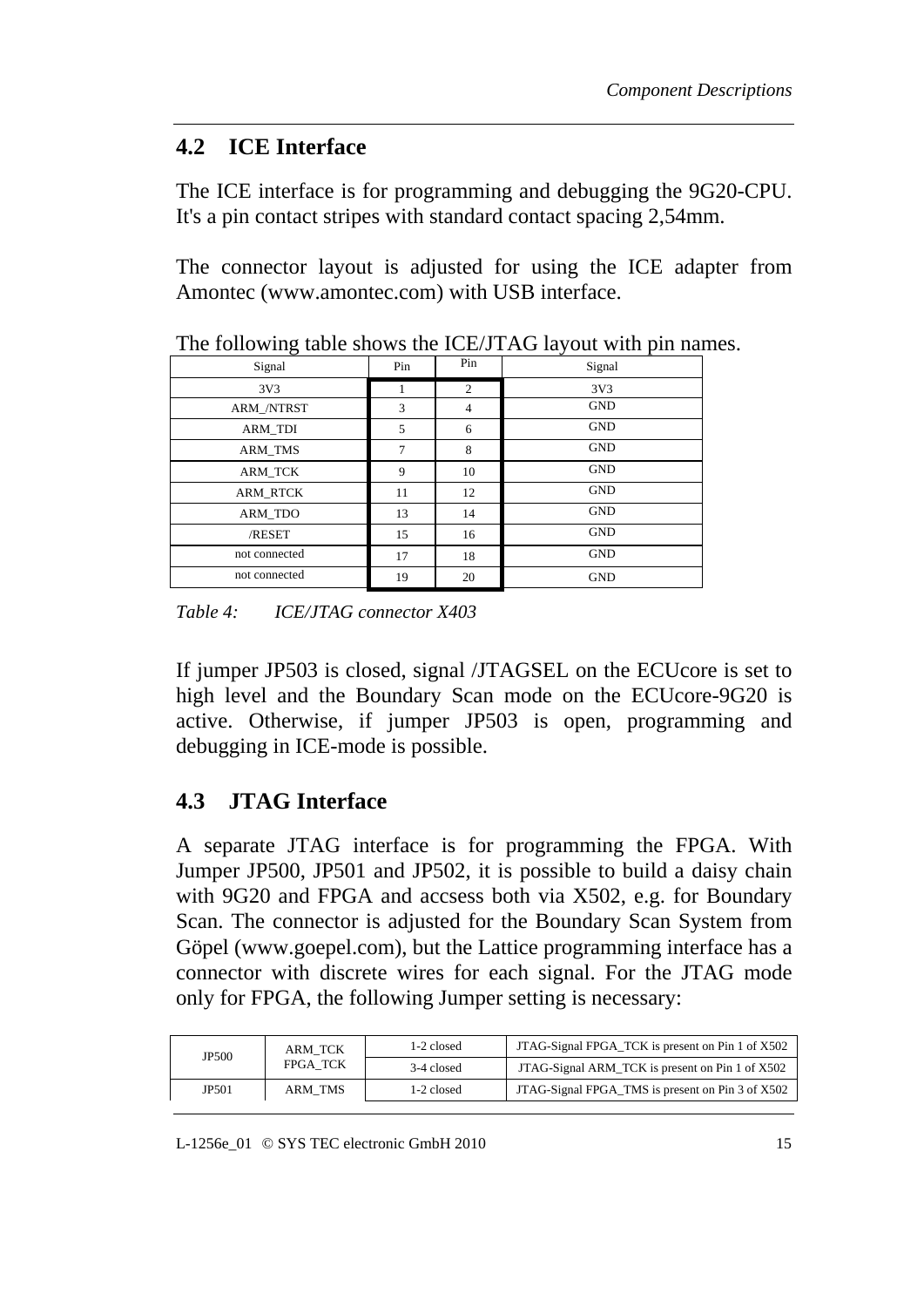#### <span id="page-21-0"></span>*Development Board ECUcore-9G20*

|       | FPGA TMS                                   | $3-4$ open | JTAG-Signal ARM_TMS is present on Pin 3 of X502  |  |
|-------|--------------------------------------------|------------|--------------------------------------------------|--|
| JP502 | ARM TDO<br>FPGA TDO<br>ARM TDI<br>FPGA TDI | 1-2 closed | JTAG-Signal FPGA_TDI is present on Pin 7 of X502 |  |
|       |                                            | $3-4$ open | JTAG-Signal ARM_TDI is present on Pin 7 of X502  |  |
|       |                                            | 5-6 closed | JTAG-Signal FPGA_TDO is present on Pin 5 of X502 |  |
|       |                                            | $7-8$ open | JTAG-Signal ARM_TDO is present on Pin 7 of X502  |  |

| Signal        | Pin | Pin          | Signal        |
|---------------|-----|--------------|---------------|
| TCK           |     |              | <b>GND</b>    |
| <b>TMS</b>    | 2   |              | <b>GND</b>    |
| <b>TDO</b>    |     | <sub>0</sub> | <b>GND</b>    |
| TDI           | ⇁   |              | <b>GND</b>    |
| not connected |     | 10           | not connected |

*Table 5: JTAG connector X502*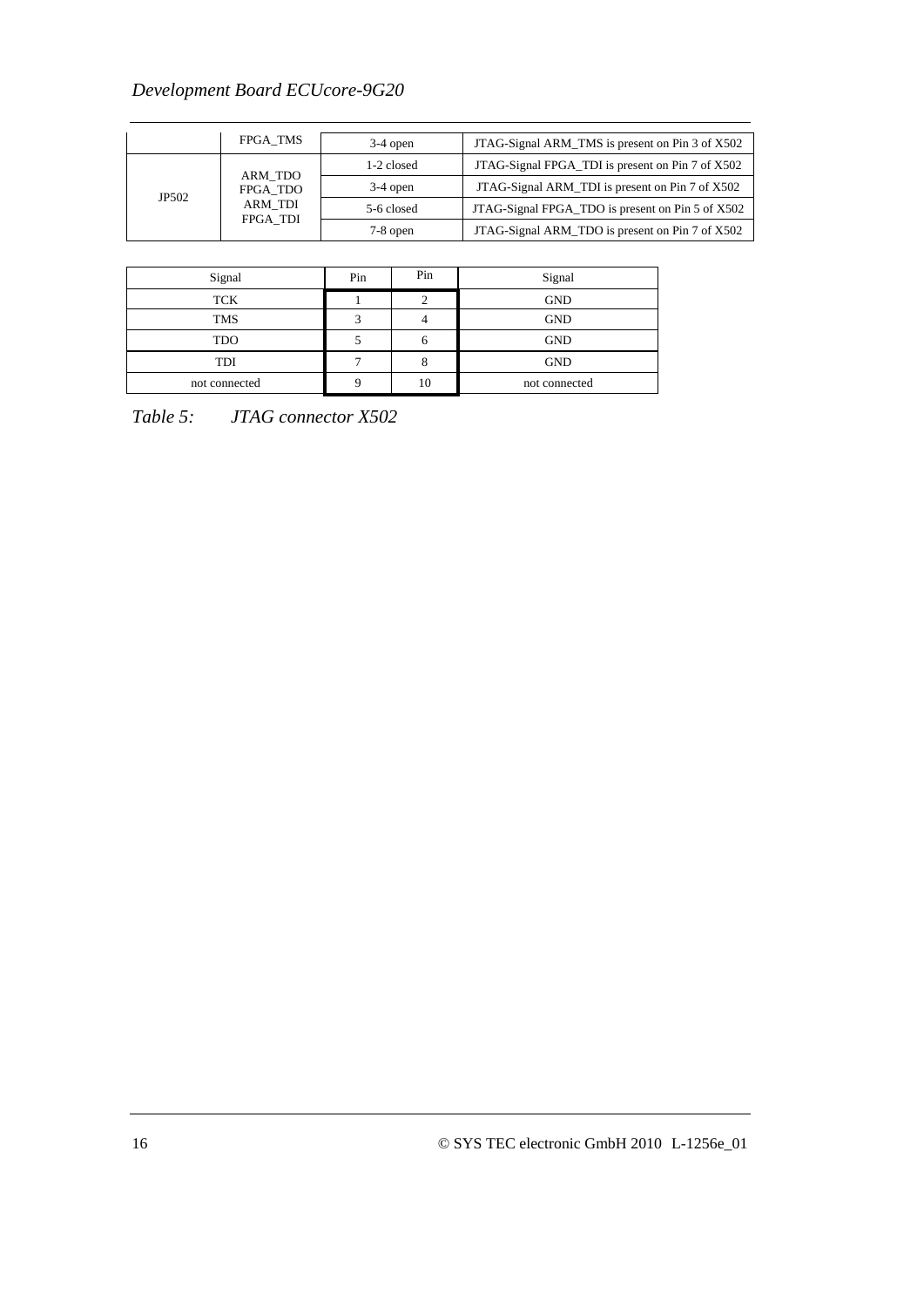#### <span id="page-22-0"></span>**4.4 I/O Elements**

The Development Board provides a lot of I/O elements for rapid development of software and for configuring and using the supplied software. Additional LEDs are directly connected to onboard periphery such as power supply and LAN and USB.

The next table shows the connection of each element at the  $\mu$ C.

| element               | connect to   | <b>IO on ECUcore</b>                                            |
|-----------------------|--------------|-----------------------------------------------------------------|
| S <sub>400</sub>      | 3.3V         | FPGA_IO73(Jumper), also FPGA_IO20, FPGA_IO0, FPGA_IO7           |
| S <sub>401</sub>      | 3.3V         | FPGA IO74 (Jumper), also FPGA IO21, FPGA IO0, FPGA IO7          |
| S <sub>402</sub>      | 3.3V         | FPGA_IO75 (Jumper), also FPGA_IO22, FPGA_IO0, FPGA_IO7          |
| S <sub>403</sub>      | 3.3V         | FPGA_IO76 (Jumper), also FPGA_IO23, FPGA_IO0, FPGA_IO7          |
| D <sub>400</sub>      | <b>GND</b>   | <b>FPGA 1069</b>                                                |
| D <sub>401</sub>      | <b>GND</b>   | FPGA IO70                                                       |
| D <sub>402</sub>      | <b>GND</b>   | <b>FPGA IO71</b>                                                |
| D <sub>403</sub>      | <b>GND</b>   | FPGA IO72                                                       |
| D405 (LED RUN green)  | 3.3V         | FPGA IO77                                                       |
| D406 (LED ERROR red)  | 3.3V         | FPGA IO78                                                       |
| <b>S404 (MRES)</b>    | <b>GND</b>   | FPGA IO79                                                       |
| S404 (STOP)           | 3,3V         | FPGA IO80                                                       |
| <b>S404 (RUN)</b>     | 3.3V         | FPGA IO81                                                       |
| $D407$ (/SHDN)        | 3.3V         | /SHDN                                                           |
| D408 (/RESET)         | 3.3V         | /RESET                                                          |
| S405 "RESET"          | <b>GND</b>   | /MR                                                             |
| <b>S406 "BOOT"</b>    | <b>GND</b>   | /BOOT                                                           |
| R429 (Potentiometer)  | $3.3V - GND$ | AD0, AD1, AD2                                                   |
| X304 LED green        | 3.3V         | Eth0-PHY Speed                                                  |
| X304 LED yellow       | 3.3V         | Eth0-PHY Link/Act                                               |
| S407 (Dip Switch 1-8) | 3.3V         | FPGA IO8, FPGA IO9, FPGA IO10, FPGA IO11, FPGA IO12, FPGA IO13, |
|                       |              | FPGA IO14, FPGA IO15, FPGA IO0, FPGA IO7                        |
| J400 PCB-Version      | 3.3V         | FPGA IO16, FPGA IO17, FPGA IO18, FPGA IO19, FPGA IO0, FPGA IO7  |

*Table 6: IO elements connected to the ECUcore* 

| <b>LED</b>      | connect to | <b>Function</b> |
|-----------------|------------|-----------------|
| $D604$ (yellow) | 3.3V       | 3.3V-Supply     |
| $D605$ (yellow) | 5 V        | 5V-Supply       |

*Table 7: LEDs connected to onboard ICs*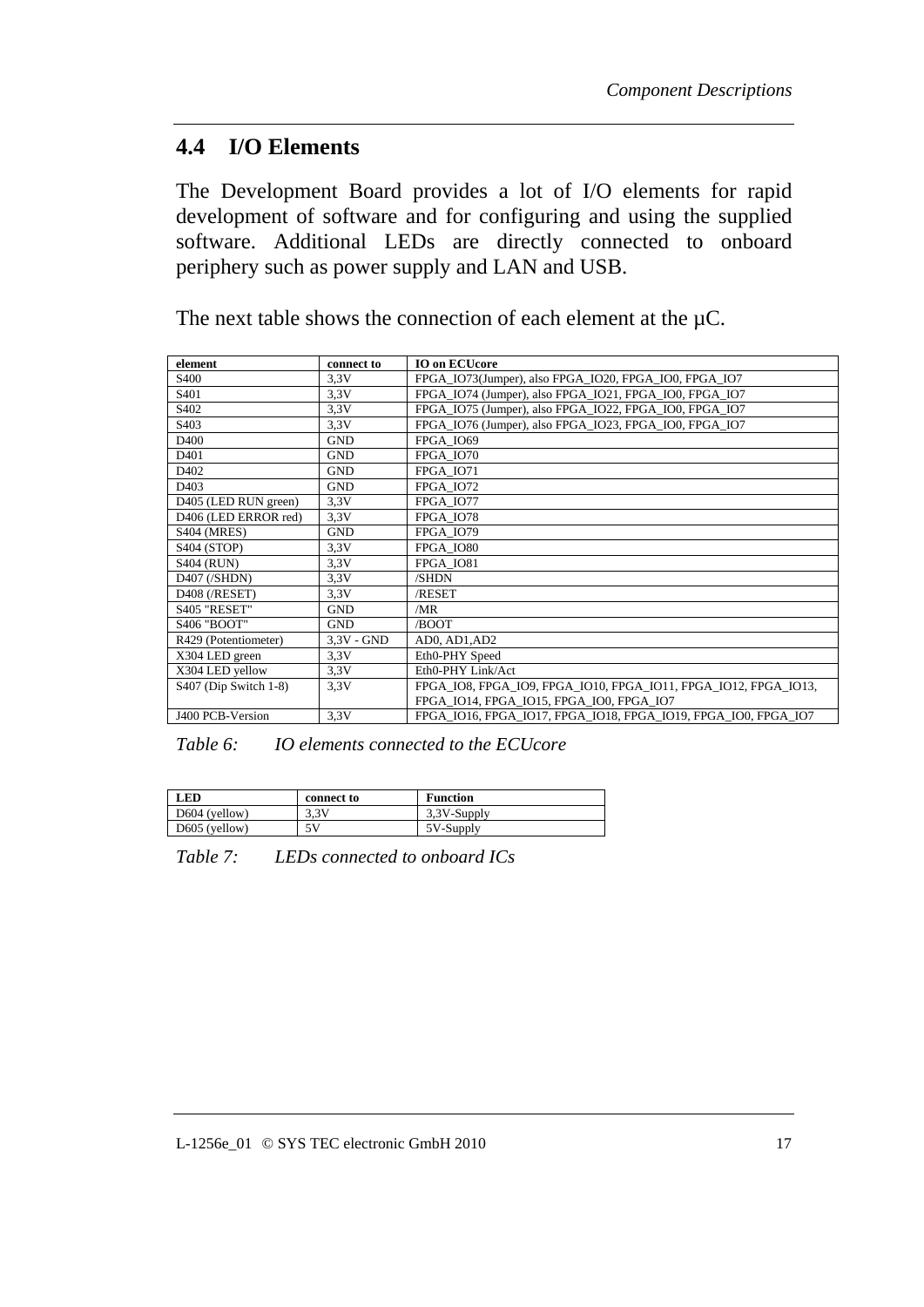#### <span id="page-23-0"></span>**4.5 Ethernet**

The 9G20-CPU has one build-in Ethernet-MAC. One Ethernet-PHY (KS8721BL) is on the ECUcore at Ethernet0. The Delevopment Board features a RJ45-ModularJack X304 for connecting LAN.

| Pin     | <b>Function</b>                              |
|---------|----------------------------------------------|
|         | $TX+$                                        |
|         | TX-                                          |
|         | $RX+$                                        |
|         | <b>TDCT</b>                                  |
|         | <b>RDCT</b>                                  |
| $\circ$ | $RX-$                                        |
|         | not connected                                |
| 8       | <b>GND</b>                                   |
| Shield  | connected with PE on bor holes X308 and X309 |

*Table 8: Pinout of RJ45-connectors* 

The PHY provides autonegotiation, so that a standard patch cable can be used, a cross-link cable is not necessary.

## **4.6 USB**

#### **4.6.1 USB host**

For using USB sticks as memory extension or with additional interfaces (e.g. WLAN), 2 USB host controllers are built in the 9G20- CPU. It serves two USB-A connectors (X305A/B).

Connector power pins are directly provided by the Development Board power supply of 5VDC and not monitored. A current limitation is available by a 500mA fuse, but handle with care!

The supply provides approx. 1,5A. If the power supply of 5VDC drops down (LED D605 switched off), put off the stick and do not use it again!

#### **4.6.2 USB device**

The 9G20-CPU has build in an USB device interface. It serves one USB-B connector (X310). There is no power supply on pin 1 of the connector, so the Device interface cannot be detected by the Development Board.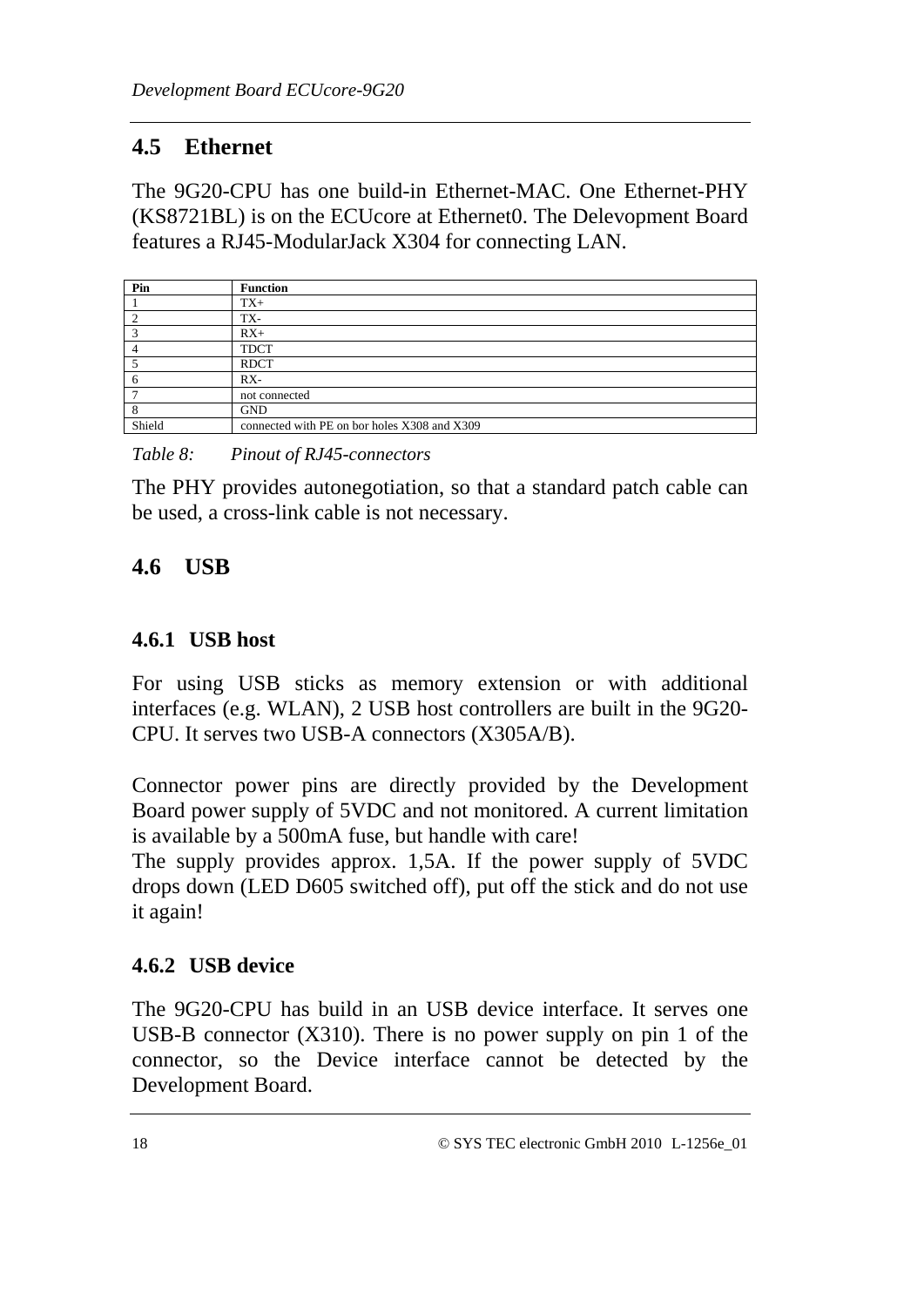#### <span id="page-24-0"></span>**4.7 SD Card**

SD card socket X400 provides standard microSD cards. It is connected to the ECUcore via MCC-Bus.

| Pin               | <b>ECUcore-Pin</b>                    |  |
|-------------------|---------------------------------------|--|
| DATA0             | SD MCDA0                              |  |
| DATA1             | SD MCDA1                              |  |
| DATA <sub>2</sub> | SD MCDA2                              |  |
| DATA3             | SD MCDA3                              |  |
| <b>CMD</b>        | SD MCCDA                              |  |
| <b>CLK</b>        | SD MCCK                               |  |
| SLOT closed/open  | SD_SLOT (AD2 by set Jumper JP405 1-2) |  |
|                   | $closed = 0, open = 1$                |  |

*Table 9: SD card connection* 

## **4.8 EEPROM**

The 8kiByte EEPROM (Atmel AT25160) can be used for saving the configuration or logging data. It will be accessed by the SPI-Bus that is integrated in the FPGA.

| Pin           | <b>ECUcore-Pin</b>                                 |
|---------------|----------------------------------------------------|
| /CS           | /SPI CS1                                           |
| <b>SI</b>     | <b>SPI MTSR</b>                                    |
| <sub>SO</sub> | <b>SPI MRST</b>                                    |
| <b>SCK</b>    | SPI CLK                                            |
| /HOLD         | 3.3V                                               |
| /WP           | GND protected, 3,3V not protected (status of J401) |

*Table 10: EEPROM connection* 

## **4.9 ADC**

The 9G20-CPU has one build-in ADC with 3 analog inputs. Some analog values can be adjusted by Potentiometer R429 and interpreted by software.

| Pin | <b>ECUcore-Pin</b>         |
|-----|----------------------------|
| AD0 | close jumper JP405 pin 7-8 |
| AD1 | close jumper JP405 pin 5-6 |
|     | close jumper JP405 pin 3-4 |

*Table 11: ADC connection*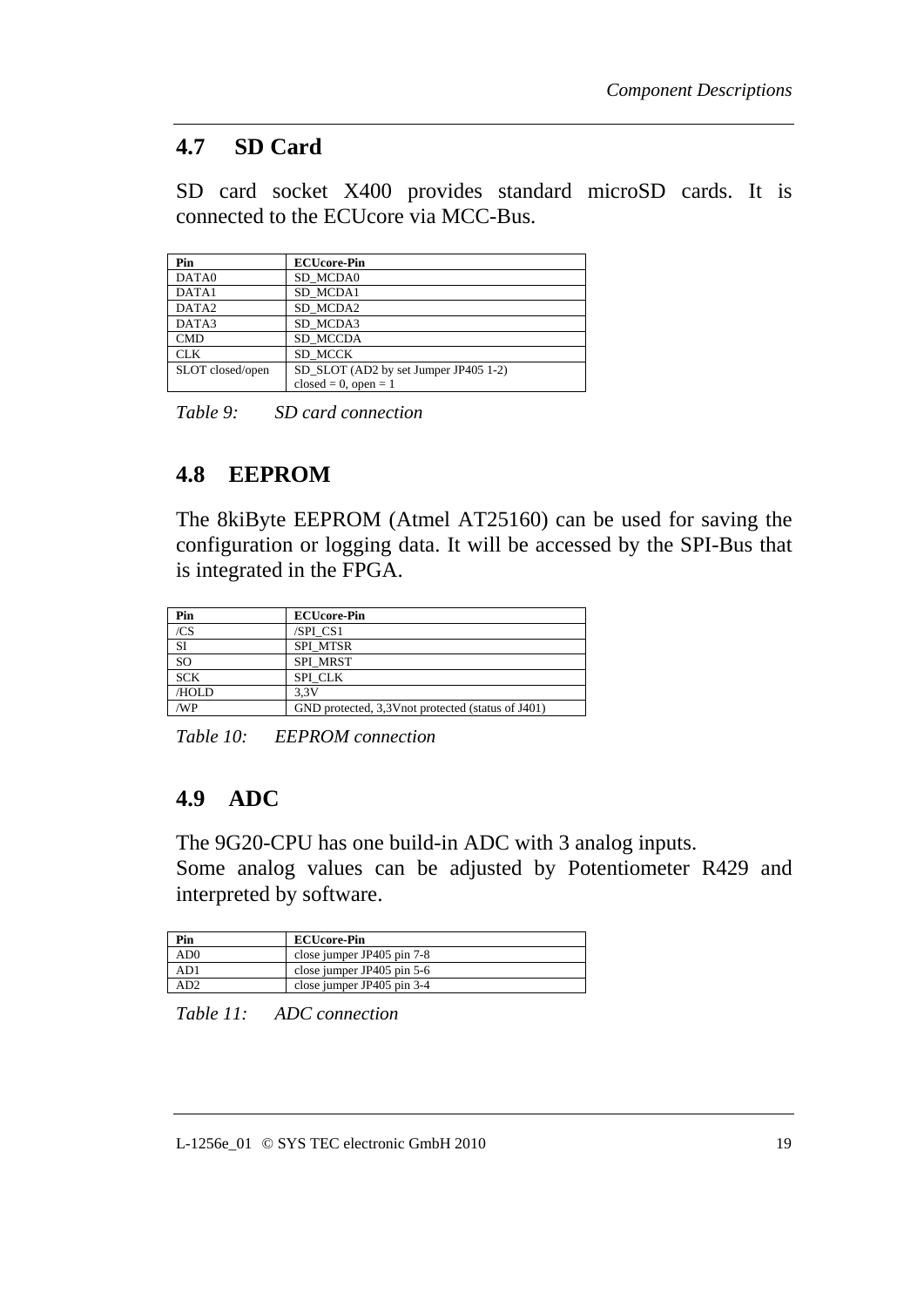## <span id="page-25-0"></span>**4.10 CAN**

The 9G20-CPU has not build-in a CAN controller but a SPI controller on the ECUcore.

On the Development Board, there is a 5V- CAN transceiver (82C251TN3) and a male DSUB9 connector (X303).

The connector pinout is compatible to CANopen standard.

| Pin     | <b>Function</b>                                                  |
|---------|------------------------------------------------------------------|
| 4,5,8,9 | not connected                                                    |
|         | close jumper JP303 5VDC CAN_VCC, open jumper JP303 not connected |
|         | <b>CANL</b>                                                      |
| 3.6     | <b>GND</b>                                                       |
|         | <b>CANH</b>                                                      |
| Shield  | connected with PE on bor holes X306 and X307                     |

*Table 12: CAN connector pinout* 

CAN-bus can be terminated by 120R with Jumper JP302 (CAN0.

## **4.11 RS232**

The Atmel 9G20 provides 5 UARTs. 3 of these 5 UARTs can be used as RS232 interface via DSUB connectors and 1 via a 3-pin-socket on the Development Board.

| ECUcore-UART | Name on Devboard | connector | gender | communication signals |
|--------------|------------------|-----------|--------|-----------------------|
| UART0        | COM <sub>0</sub> | X300      | female | RxD0. TxD0            |
| UART1        | COM1             | X300      | female | RxD1, TxD1            |
| UART2        | COM <sub>2</sub> | X302      | socket | RxD2. TxD2            |
| <b>UARTD</b> | <b>COMD</b>      | X301      | female | DRXD, DTXD            |

*Table 13: RS232 connector pinout* 

All UARTs must be configured via jumper settings of JP300 and JP301. For communicating with the PC, an extension can be used (no null modem required).

| RS232-Interface signal onECUcore | <b>Connector</b> | Jumper               |
|----------------------------------|------------------|----------------------|
| TXD0. RXD0                       | X300             | JP300 5-6, JP301 5-6 |
| TXD1. RXD1                       | X300             | JP300 7-8, JP301 7-8 |
| DTXD. DRXD                       | X301             | JP300 3-4, JP301 3-4 |
| TXD2. RXD2                       | X302             | JP300 1-2, JP301 1-2 |

*Table 14: RS232 jumper settings*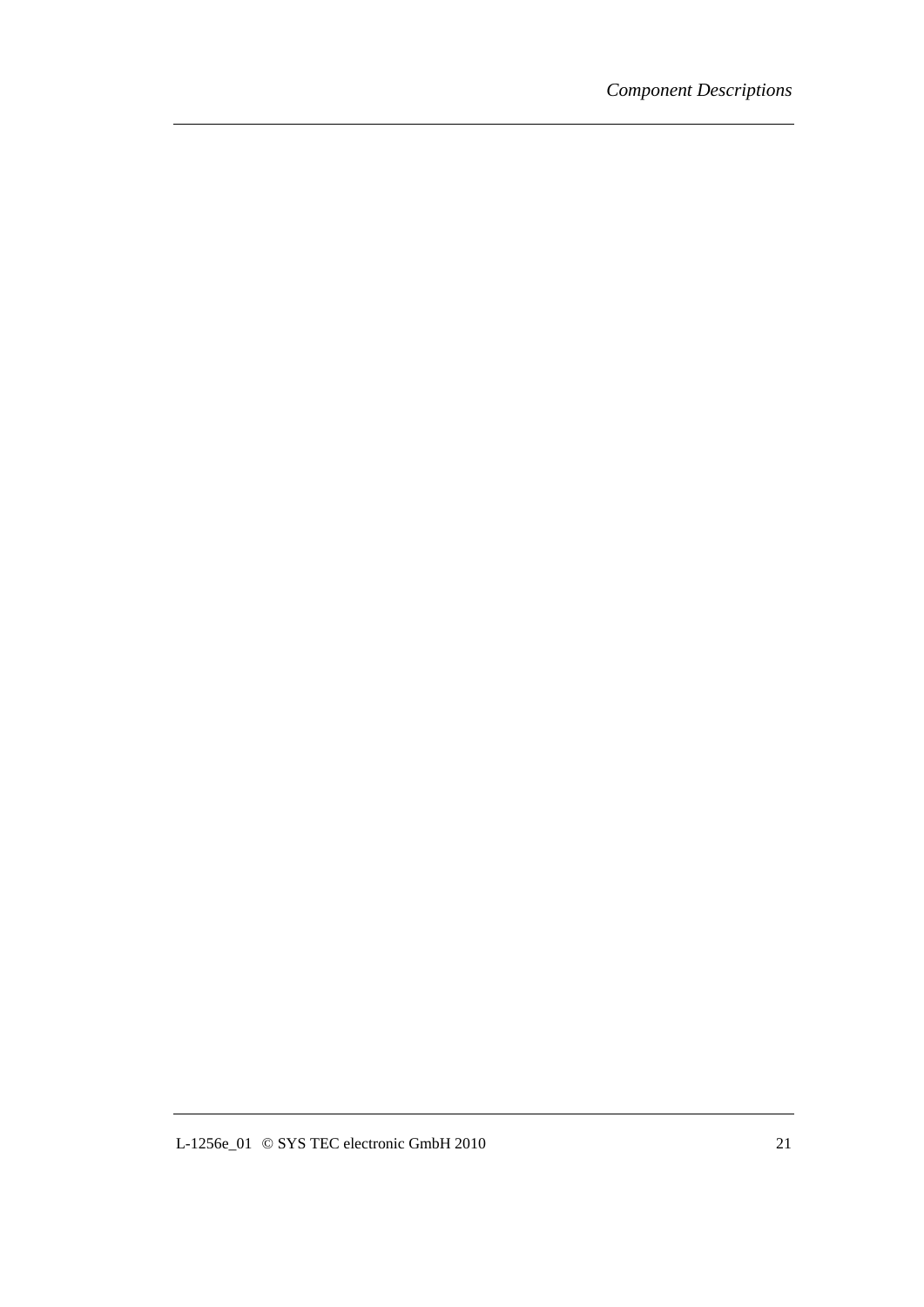| <b>Document:</b>     | Hardware Manual Devboard ECUcore-9G20<br>Document number: L-1256e_01, Edition March 2010 |                           |
|----------------------|------------------------------------------------------------------------------------------|---------------------------|
|                      | How would you improve this manual?                                                       |                           |
|                      |                                                                                          |                           |
|                      |                                                                                          |                           |
|                      |                                                                                          |                           |
|                      |                                                                                          |                           |
|                      | Did you find any mistakes in this manual?                                                | page                      |
|                      |                                                                                          |                           |
|                      |                                                                                          |                           |
|                      |                                                                                          |                           |
|                      |                                                                                          |                           |
|                      |                                                                                          |                           |
| <b>Submitted by:</b> |                                                                                          |                           |
| Customer number:     |                                                                                          |                           |
| Name:                |                                                                                          |                           |
| Company:             |                                                                                          |                           |
| Address:             |                                                                                          |                           |
|                      |                                                                                          |                           |
| <b>Return to:</b>    | <b>SYS TEC electronic GmbH</b>                                                           |                           |
|                      |                                                                                          |                           |
| Published by         |                                                                                          | <b>SYS TE</b><br>ELECTRON |

© SYS TEC electronic GmbH 2010

 $\begin{array}{c}\n\text{ELEETRONIC}\n\text{Ord. No. L-1256e_01}\n\end{array}$ Printed in Germany